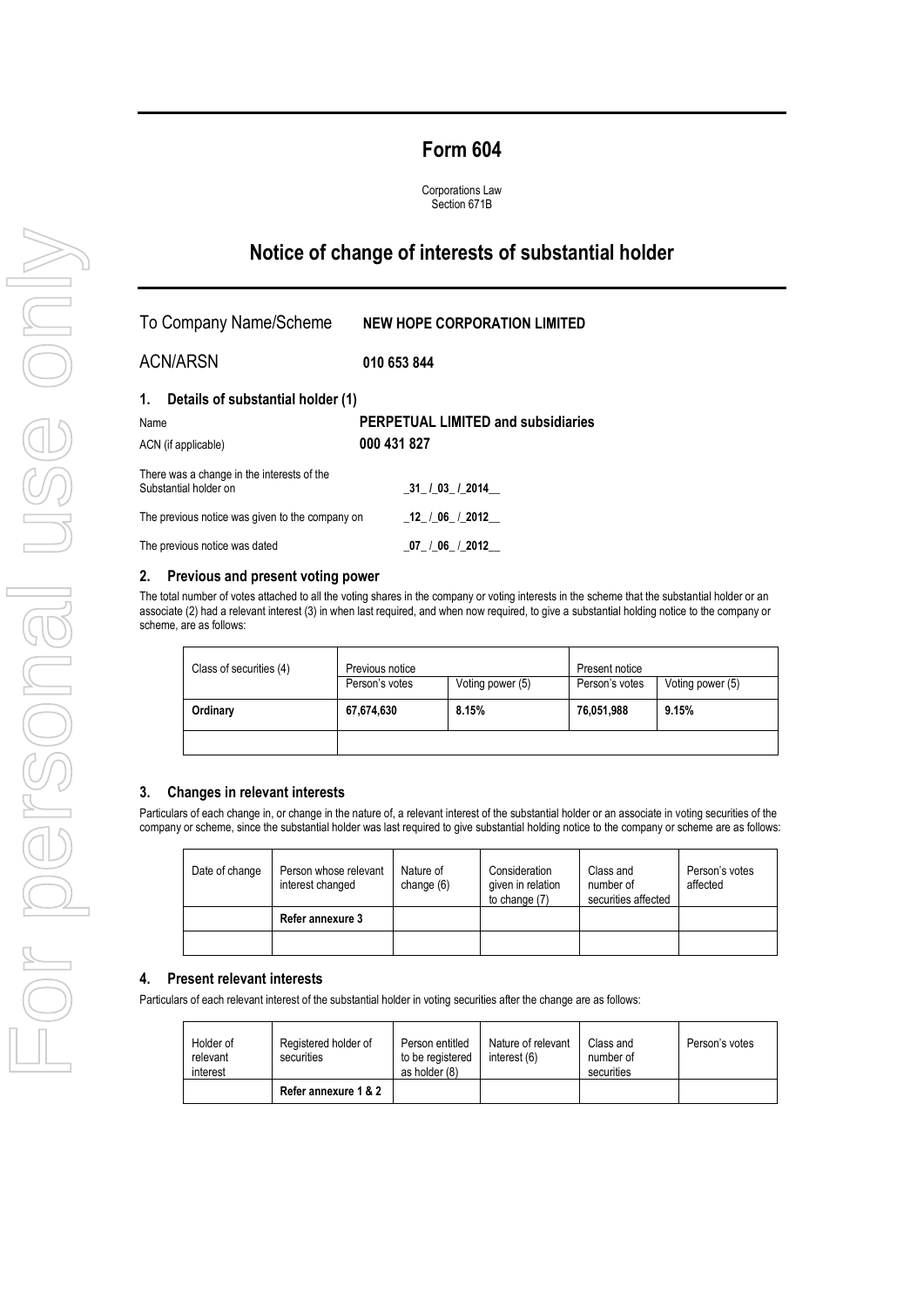### **5. Changes in association**

The persons who have become associates (2) of, ceased to be associates of, or have changed the nature of their association (9) with, the substantial holder in relation to voting interests in the company or scheme are as follows:

| Name and ACN (if applicable) | Nature of association |
|------------------------------|-----------------------|
| <b>Refer to Annexure 1</b>   |                       |
|                              |                       |

### **6. Addresses**

The addresses of persons named in this form are as follows:

| Name                       | Address |
|----------------------------|---------|
| <b>Refer to Annexure 1</b> |         |
|                            |         |

## **Signature**

Print name **GLENDA CHARLES** Capacity **DEPUTY COMPANY SECRETARY**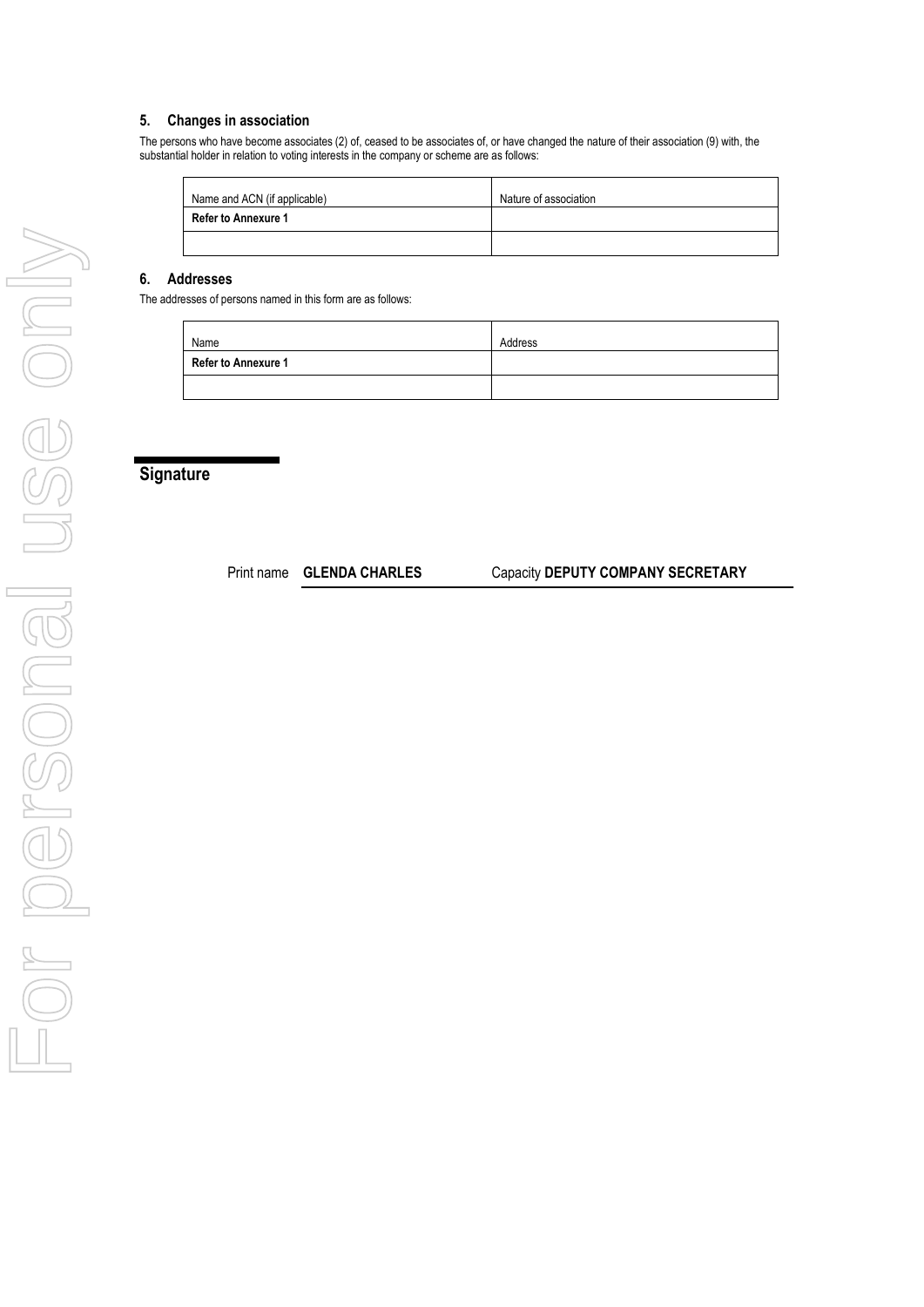#### **ANNEXURE 1 - Perpetual Investments Account Codes & Details**

**Perpetual Investments Management Limited (PIML), subsidiary of Perpetual Limited, as Responsible Entity for:**

| <b>INTERNAL CODE</b>  | <b>ACCOUNT DETAILS</b>                                                                                                                                                                                          | <b>REGISTRATION DETAILS</b>                                                                                                                         |
|-----------------------|-----------------------------------------------------------------------------------------------------------------------------------------------------------------------------------------------------------------|-----------------------------------------------------------------------------------------------------------------------------------------------------|
| <b>ALL 'PC' CODES</b> | RBC Investor Services Trust<br>ACF: PIML (Select Investments)<br>RBC Dexia Investor Services Australia Pty Limited<br>GPO Box 5430 Sydney NSW 2001                                                              | RBC Investor Services Trust<br>ACF: PIML (Select Investments)<br>RBC Dexia Investor Services Australia Pty Limited<br>GPO Box 5430 Sydney NSW 2001  |
| <b>PCEF</b>           | <b>RBC Investor Services Trust</b><br>ACF: Perpetual's Wholesale Concentrated Equity Fund<br>Account Code: PICEF<br>GPO Box 5430 Sydney NSW 2001                                                                | <b>RBC Investor Services Trust</b><br><pipooled a="" c=""><br/>GPO Box 5430 Sydney NSW 2001</pipooled>                                              |
| <b>PIBIAS</b>         | <b>RBC Investor Services Trust</b><br>ACF: Perpetual Pure Value Share Fund<br>Account Code: PIBIAS<br>GPO Box 5430 Sydney NSW 2001                                                                              | <b>RBC Investor Services Trust</b><br><pipooled a="" c=""><br/>GPO Box 5430 Sydney NSW 2001</pipooled>                                              |
| <b>PIDGPF</b>         | <b>RBC Investor Services Trust</b><br>ACF: Perpetual Dynamic Global Property Fund<br>Account Code: PIDGPF<br>GPO Box 5430 Sydney NSW 2001                                                                       | <b>RBC Investor Services Trust</b><br><pipooled a="" c=""><br/>GPO Box 5430 Sydney NSW 2001</pipooled>                                              |
| <b>PIGPVF</b>         | RBC Investor Services Trust<br>ACF: Perpetual's Pure Value 2 Share Fund<br>Account Code: PIGPVF<br>GPO Box 5430 Sydney NSW 2001                                                                                 | <b>RBC Investor Services Trust</b><br><pipooled a="" c=""><br/>GPO Box 5430 Sydney NSW 2001</pipooled>                                              |
| <b>PIGSFP</b>         | <b>RBC Investor Services Trust</b><br>ACF: Perpetual's Australian Share Fund<br>Account Code: PIGSFP<br>GPO Box 5430 Sydney NSW 2001                                                                            | <b>RBC Investor Services Trust</b><br><pipooled a="" c=""><br/>GPO Box 5430 Sydney NSW 2001</pipooled>                                              |
| <b>PIICAP</b>         | RBC Investor Services Trust<br>ACF: WealthFocus Investment Advantage Perpetual Australian Share<br>Fund<br>Account Code: PIICAP<br>GPO Box 5430 Sydney NSW 2001                                                 | <b>RBC Investor Services Trust</b><br><pi a="" c="" choice="" investor=""><br/>GPO Box 5430 Sydney NSW 2001</pi>                                    |
| <b>PMISF</b>          | <b>RBC Investor Services Trust</b><br>ACF: Perpetual's Industrial Share Fund<br>Account Code: PMISF<br>GPO Box 5430 Sydney NSW 2001                                                                             | RBC Investor Services Trust<br><pipooled a="" c=""><br/>GPO Box 5430 Sydney NSW 2001</pipooled>                                                     |
| <b>PIRAF</b>          | <b>RBC Investor Services Trust</b><br>ACF: Perpetual Resources Fund<br>Account code: PIRAF<br>GPO Box 5430 Sydney NSW 2001                                                                                      | <b>RBC Investor Services Trust</b><br><pipooled a="" c=""><br/>GPO Box 5430 Sydney NSW 2001</pipooled>                                              |
| <b>PISINP</b>         | <b>RBC Investor Services Trust</b><br>ACF: WealthFocus Investment Advantage Perpetual Industrial Share<br>Fund<br>Account Code: PISINP<br>GPO Box 5430 Sydney NSW 2001                                          | <b>RBC Investor Services Trust</b><br><pi a="" c="" choice="" investor=""><br/>GPO Box 5430 Sydney NSW 2001</pi>                                    |
| PISMA1                | RBC Investor Services Trust<br>ACF: SMA Equity Imputation Portfolio<br>Account Code: PISMA1<br>GPO Box 5430 Sydney NSW 2001                                                                                     | RBC Investor Services Trust<br><pipooled a="" c=""><br/>GPO Box 5430 Sydney NSW 2001</pipooled>                                                     |
| PISMA2                | <b>RBC Investor Services Trust</b><br>ACF: SMA Capital Accumulation Portfolio<br>Account Code: PISMA2<br>GPO Box 5430 Sydney NSW 2001                                                                           | RBC Investor Services Trust<br><pipooled a="" c=""><br/>GPO Box 5430 Sydney NSW 2001</pipooled>                                                     |
| <b>PIWGAP</b>         | <b>UBS Nominee Pty Ltd</b><br>ACF: Perpetual Wholesale Geared Australian Share Fund<br>Account code: A1044169<br>C/- RBC Dexia Investor Services Australia Nominees Pty Limited<br>GPO Box 5430 Sydney NSW 2001 | <b>UBS Nominee Pty Ltd</b><br><prime a="" broking="" c="" services=""><br/>Level 16, Chifley Tower<br/>2 Chifley Square<br/>Sydney NSW 2000</prime> |
| <b>PIWCPF</b>         | <b>UBS Nominee Pty Ltd</b><br>ACF: PI Protected Aust Share Fund A<br>Account code: A1019475<br>C/- RBC Dexia Investor Services Australia Nominees Pty Limited<br>GPO Box 5430 Sydney NSW 2001                   | <b>UBS Nominee Pty Ltd</b><br><prime a="" broking="" c="" services=""><br/>Level 16, Chifley Tower<br/>2 Chifley Square<br/>Sydney NSW 2000</prime> |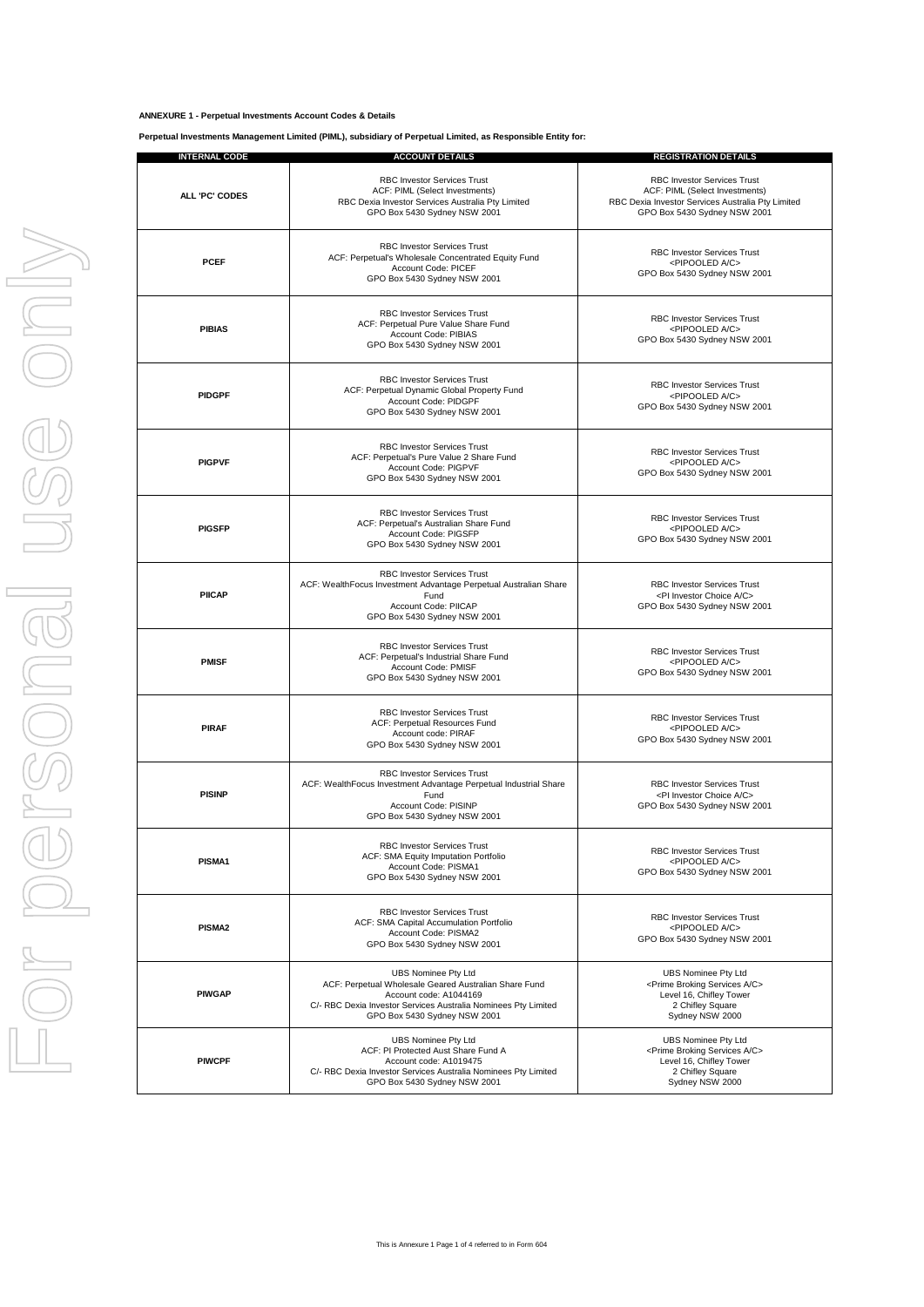| <b>PIWJPI</b> | <b>RBC Investor Services Trust</b><br>ACF: Perpetual JF Wholesale Prop Income Fund<br>Account Code: PIWJPI<br>GPO Box 5430 Sydney NSW 2001                                                               | <b>RBC Investor Services Trust</b><br><pipooled a="" c=""><br/>GPO Box 5430 Sydney NSW 2001</pipooled>                                              |
|---------------|----------------------------------------------------------------------------------------------------------------------------------------------------------------------------------------------------------|-----------------------------------------------------------------------------------------------------------------------------------------------------|
| <b>PIWMCX</b> | <b>RBC Investor Services Trust</b><br>ACF: Perpetual Pure Microcap Pool<br>Account Code: PIWMCX<br>GPO Box 5430 Sydney NSW 2001                                                                          | <b>RBC Investor Services Trust</b><br><pipooled a="" c=""><br/>GPO Box 5430 Sydney NSW 2001</pipooled>                                              |
| <b>PIWEYX</b> | <b>RBC Investor Services Trust</b><br>ACF: Perpetual Pure Equity Yield Pool<br>Account Code: PIWEYX<br>GPO Box 5430 Sydney NSW 2001                                                                      | <b>RBC Investor Services Trust</b><br><pipooled a="" c=""><br/>GPO Box 5430 Sydney NSW 2001</pipooled>                                              |
| <b>PIWARX</b> | <b>UBS Nominee Pty Ltd</b><br>ACF: Perpetual Pure Equity Alpha Pool<br>Account code: A1081898/A8081898<br>C/- RBC Dexia Investor Services Australia Nominees Pty Limited<br>GPO Box 5430 Sydney NSW 2001 | <b>UBS Nominee Pty Ltd</b><br><prime a="" broking="" c="" services=""><br/>Level 16, Chifley Tower<br/>2 Chifley Square<br/>Sydney NSW 2000</prime> |
| <b>PIWSPP</b> | <b>UBS Nominee Pty Ltd</b><br>ACF: Perpetual Wholesale Share Plus Fund<br>Account code: A111267<br>C/- RBC Dexia Investor Services Australia Nominees Pty Limited<br>GPO Box 5430 Sydney NSW 2001        | <b>UBS Nominee Pty Ltd</b><br><prime a="" broking="" c="" services=""><br/>Level 16, Chifley Tower<br/>2 Chifley Square<br/>Sydney NSW 2000</prime> |
| <b>PIWSRP</b> | <b>RBC Investor Services Trust</b><br>ACF: Perpetual Wholesael Ethical Fund<br>Account Code: PIWSRP<br>GPO Box 5430 Sydney NSW 2001                                                                      | <b>RBC Investor Services Trust</b><br><pipooled a="" c=""><br/>GPO Box 5430 Sydney NSW 2001</pipooled>                                              |
| <b>PMWSC</b>  | <b>RBC Investor Services Trust</b><br>ACF: Perpetual Wholesale Smaller Company Fund<br>Account Code: PIWSCS<br>GPO Box 5430 Sydney NSW 2001                                                              | <b>RBC Investor Services Trust</b><br><pipooled a="" c=""><br/>GPO Box 5430 Sydney NSW 2001</pipooled>                                              |
| <b>PPSF</b>   | <b>RBC Investor Services Trust</b><br>ACF: Perpetual Wholesale Property Securities Fund<br>Account Code: PPSF<br>GPO Box 5430 Sydney NSW 2001                                                            | <b>RBC Investor Services Trust</b><br><pipooled a="" c=""><br/>GPO Box 5430 Sydney NSW 2001</pipooled>                                              |
| <b>PISTIF</b> | <b>RBC Investor Services Trust</b><br>ACF: Perpetual Pure Credit Alpha Fund<br>Account Code: PISTIF<br>GPO Box 5430 Sydney NSW 2001                                                                      | <b>RBC Investor Services Trust</b><br><pipooled a="" c=""><br/>GPO Box 5430 Sydney NSW 2001</pipooled>                                              |

| Perpetual Investments Management Limited (PIML), subsidiary of Perpetual Limited, as Trustee for: |  |  |  |
|---------------------------------------------------------------------------------------------------|--|--|--|
|                                                                                                   |  |  |  |
|                                                                                                   |  |  |  |

|                       | RBC Investor Services Trust                       | <b>RBC Investor Services Trust</b>                |
|-----------------------|---------------------------------------------------|---------------------------------------------------|
| <b>ALL 'SS' CODES</b> | ACF: PIML (Select Super)                          | ACF: PIML (Select Super)                          |
|                       | RBC Dexia Investor Services Australia Pty Limited | RBC Dexia Investor Services Australia Pty Limited |
|                       | GPO Box 5430 Svdney NSW 2001                      | GPO Box 5430 Svdnev NSW 2001                      |

**Perpetual Investments Management Limited (PIML), subsidiary of Perpetual Limited, under Investment Management Agreements with:**

| <b>INTERNAL CODE</b> | <b>ACCOUNT DETAILS</b>                                                                                                                                                                              | <b>REGISTRATION DETAILS</b>                                                                         |
|----------------------|-----------------------------------------------------------------------------------------------------------------------------------------------------------------------------------------------------|-----------------------------------------------------------------------------------------------------|
| <b>CBAISF</b>        | Citicorp Nominees Pty Ltd.<br>ACF: Commonwealth Aust Shares Fund 4<br>Account Code:PICISE<br>C/- RBC Dexia Investor Services Australia Nominees Pty Limited<br>GPO Box 5430 Sydney NSW 2001         | Citicorp Nominees Pty Ltd<br>A/C EASS04<br>GPO Box 764G<br>Melbourne VIC 3001                       |
| <b>NSWTC</b>         | Cogent Nominees Pty Ltd<br>ACF: NSW Treasury Corporation<br>Account Code: PINSWT<br>C/- RBC Dexia Investor Services Australia Nominees Pty Limited<br>GPO Box 5430 Sydney NSW 2001                  | <b>Cogent Nominees Pty Limited</b><br>A/C HGFPTE<br>P.O. Box R209 Royal Exchange<br>Sydney NSW 1225 |
| <b>PIACT</b>         | JP Morgan Chase Nominees Ltd<br>ACF: Australian Capital Territory Treasury<br>Account Code: PIACT<br>C/- RBC Dexia Investor Services Australia Nominees Pty Limited<br>GPO Box 5430 Sydney NSW 2001 | JP Morgan Chase Nominees<br>A/C 32512<br>Locked Bag 7, Royal Exchange Sydney NSW 2000               |
| <b>PIAVIV</b>        | JP Morgan Chase Nominees limited<br>ACF: NAVIGATOR AUSTRALIA LIMITED<br>Account Code: PIAVIV<br>C/- RBC Dexia Investor Services Australia Nominees Pty Limited<br>GPO Box 5430 Sydney NSW 2001      | JP Morgan Chase Nominees<br>A/C 58815<br>Locked Bag 7, Royal Exchange<br>Sydney NSW 2000            |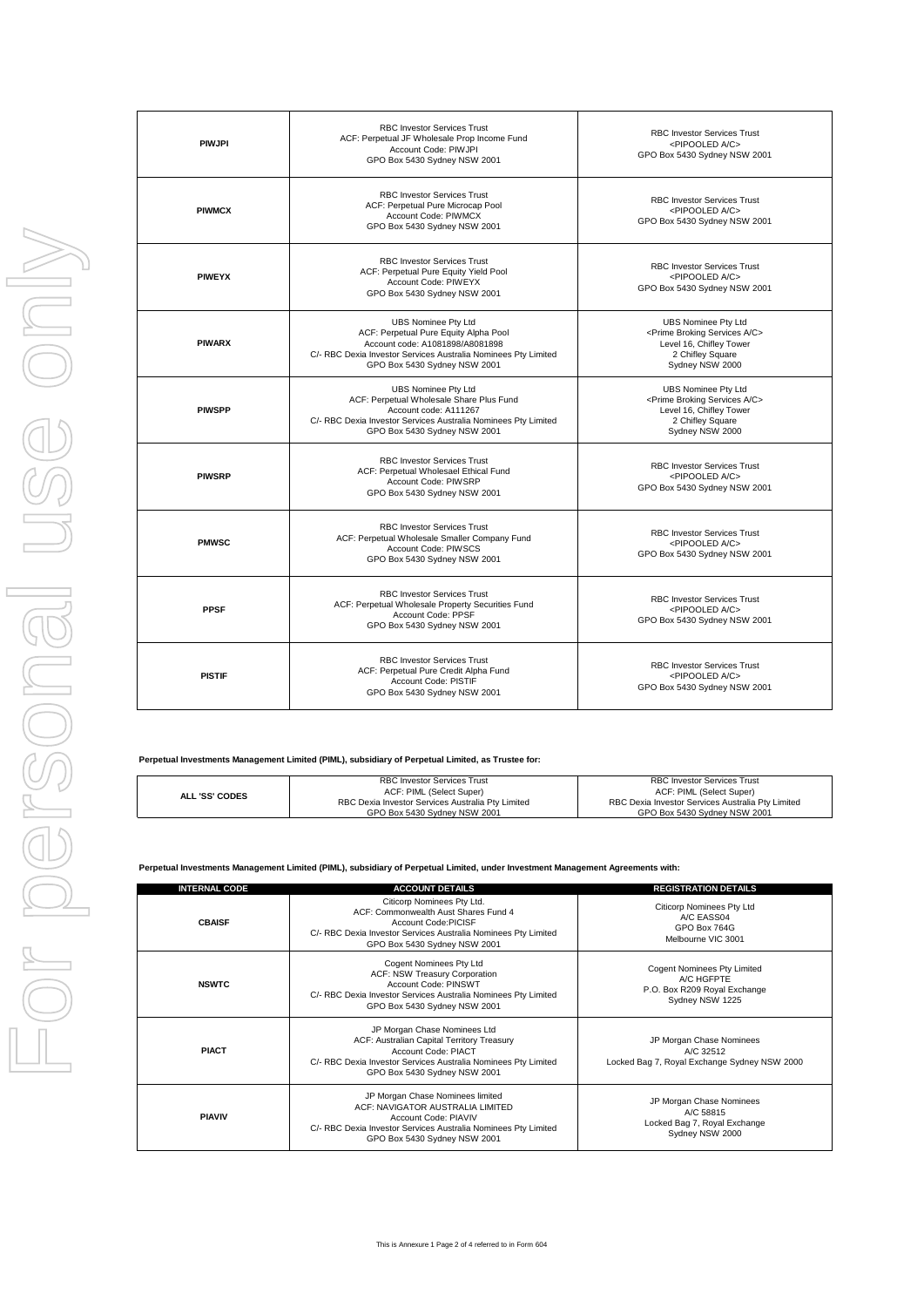| <b>PIAVSU</b> | Cogent Nominees Pty Ltd<br>ACF: AvSuper Pty Ltd<br>Account code: PIAVSU<br>C/- RBC Dexia Investor Services Australia Nominees Pty Limited<br>GPO Box 5430 Sydney NSW 2000                                 | Cogent Nominees Pty Ltd<br>A/C PISPTE<br>P.O. Box R209, Royal Exchange<br>Sydney NSW 1225                     |
|---------------|-----------------------------------------------------------------------------------------------------------------------------------------------------------------------------------------------------------|---------------------------------------------------------------------------------------------------------------|
| <b>PICLUB</b> | National Nominees Ltd<br>ACF: Club Plus Superannuation<br>Account Code: PICLUB<br>C/- RBC Dexia Investor Services Australia Nominees Pty Limited<br>GPO Box 5430 Sydney NSW 2001                          | National Australia Custodian Services<br>A/C C8PTAE/21184-16<br>Level 21, 500 Bourke St<br>Melbourne VIC 3000 |
| PIEFM6        | Cogent Nominees Pty Ltd<br>ACF: EFM Australian Share Fund 6<br>Account Code: PIEFM6<br>C/- RBC Dexia Investor Services Australia Nominees Pty Limited<br>GPO Box 5430 Sydney NSW 2001                     | Cogent Nominees Pty Limited<br>A/C WTXME6<br>P.O. Box R209 Royal Exchange<br>Sydney NSW 1225                  |
| <b>PIFIRS</b> | National Nominees Ltd<br>ACF: FIRST SUPER MANDATE AUSTRALIA<br>Account Code: PIFIRS<br>C/- RBC Dexia Investor Services Australia Nominees Pty Limited<br>GPO Box 5430 Sydney NSW 2001                     | National Australia Custodian Services<br>A/C 16444-14<br>Level 21, 500 Bourke St<br>Melbourne VIC 3000        |
| <b>PIHEST</b> | JP Morgan Chase Nominees limited<br>ACF: HEST Australia Limited<br>Account Code: PIHEST<br>C/- RBC Dexia Investor Services Australia Nominees Pty Limited<br>GPO Box 5430 Sydney NSW 2001                 | JP Morgan Chase Nominees<br>A/C 33112<br>Locked Bag 7, Royal Exchange<br>Sydney NSW 2000                      |
| <b>PIMEDA</b> | Cogent Nominees Pty Ltd<br>ACF: MEDIA SUPER SMALLER COMPANIES FUND<br>Account code: PIMEDA<br>C/- RBC Dexia Investor Services Australia Nominees Pty Limited<br>GPO Box 5430 Sydney NSW 2000              | Cogent Nominees Pty Ltd<br>A/C PISPTE<br>P.O. Box R209, Royal Exchange<br>Sydney NSW 1225                     |
| <b>PINGSS</b> | State Street Australia Limited<br>ACF: NGS SUPER PTY LTD<br>Account code: PINGSS<br>C/- RBC Dexia Investor Services Australia Nominees Pty Limited<br>GPO Box 5430 Sydney NSW 2000                        | State Street Australia Limited<br>A/C SDA7<br>Level 18, 338 Pitt Street<br>Sydney NSW 2000                    |
| <b>PIRAEO</b> | State Street Australia Limited<br>ACF: RUSSELL AUSTRALIAN OPPORTUNITIES FUND<br>Account code: PIRAEO<br>C/- RBC Dexia Investor Services Australia Nominees Pty Limited<br>GPO Box 5430 Sydney NSW 2000    | State Street Australia Limited<br>A/C BT7B<br>Level 18, 338 Pitt Street<br>Sydney NSW 2000                    |
| <b>PITWUS</b> | National Nominees Ltd<br>ACF: TWU SUPERANNUATION<br>Account Code: PITWUS<br>C/- RBC Dexia Investor Services Australia Nominees Pty Limited<br>GPO Box 5430 Sydney NSW 2001                                | National Australia Custodian Services<br>A/C TUPPAE/16448-28<br>Level 21, 500 Bourke St<br>Melbourne VIC 3000 |
| <b>PIVISI</b> | National Nominees Ltd<br>ACF: TWU SUPERANNUATION<br>Account Code: PITWUS<br>C/- RBC Dexia Investor Services Australia Nominees Pty Limited<br>GPO Box 5430 Sydney NSW 2001                                | National Australia Custodian Services<br>A/C TUPPAE/16448-28<br>Level 21, 500 Bourke St<br>Melbourne VIC 3000 |
| <b>PMCBUS</b> | National Nominees Ltd<br>ACF: Construction & Building Union Superannuation Fund<br>Account Code: PICBUS<br>C/- RBC Dexia Investor Services Australia Nominees Pty Limited<br>GPO Box 5430 Sydney NSW 2001 | National Australia Custodian Services<br>A/C CBPFAE/5267-15<br>Level 21, 500 Bourke St<br>Melbourne VIC 3000  |
| <b>PMCGSF</b> | Citicorp Nominees Pty Ltd<br>ACF: Commonwealth Aust Shares Fund 11<br>Account Code: PICGSF<br>C/- RBC Dexia Investor Services Australia Nominees Pty Limited<br>GPO Box 5430 Sydney NSW 2001              | Citicorp Nominees Pty Ltd<br>A/C EASS11<br>GPO Box 764G Melbourne VIC 3001                                    |
| <b>PMCPSF</b> | Citicorp Nominees Pty Ltd<br>ACF:Commonwealth Property Fund 3<br>Account Code: PICPSF<br>C/- RBC Dexia Investor Services Australia Nominees Pty Limited<br>GPO Box 5430 Sydney NSW 2001                   | Citicorp Nominees Pty Ltd<br>A/C EPSS03<br>GPO Box 764G Melbourne VIC 3001                                    |
| <b>PIAUST</b> | JP Morgan Chase Nominees Limited<br>ACF: Australian Super Ethical SRI Fund<br>Account Code: PIAUST<br>C/- RBC Dexia Investor Services Australia Nominees Pty Limited<br>GPO Box 5430 Sydney NSW 2001      | JP Morgan Chase Nominees<br>A/C 36018<br>Locked Bag 7 Royal Exchange<br>Sydney NSW 2000                       |
| <b>PMSTA</b>  | JP Morgan Chase Nominees Limited<br>ACF: Super Trust of Australia<br>Account Code: PISTA<br>C/- RBC Dexia Investor Services Australia Nominees Pty Limited<br>GPO Box 5430 Sydney NSW 2001                | JP Morgan Chase Nominees<br>A/C 40909<br>Locked Bag 7 Royal Exchange<br>Sydney NSW 2000                       |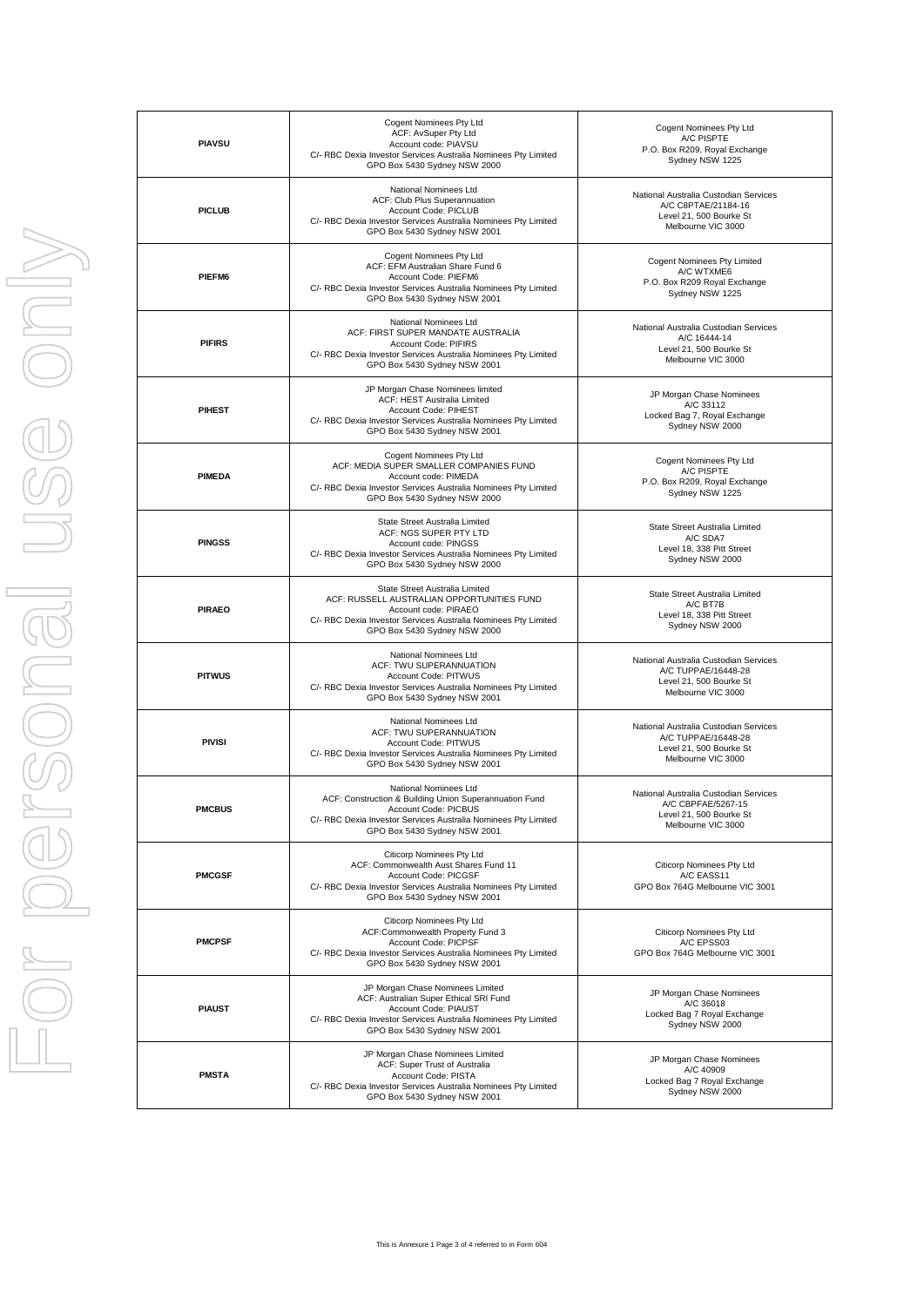| T <sub>2</sub> | Perpetual Trustee Company Limited<br>(Private Client Division)                                                                                                                                      | Perpetual Trustee Company Limited<br>GPO Box 4172 Sydney NSW 2001                                                                            |
|----------------|-----------------------------------------------------------------------------------------------------------------------------------------------------------------------------------------------------|----------------------------------------------------------------------------------------------------------------------------------------------|
| T3             | The Trust Company Limited<br>(Personal Client Services)                                                                                                                                             | The Trust Company Limited<br>GPO Box 4270 Sydney NSW 2001                                                                                    |
| T4             | Perpetual Trustees Queensland Limited<br>(Private Client Division)                                                                                                                                  | Perpetual Trustee Company Limited<br>GPO Box 4172 Sydney NSW 2001                                                                            |
| T <sub>6</sub> | Perpetual Trustees WA Limited<br>(Private Client Division)                                                                                                                                          | Perpetual Trustee Company Limited<br>GPO Box 4172 Sydney NSW 2001                                                                            |
| T7             | Perpetual Trustee Company Canberra Limited<br>(Private Client Division)                                                                                                                             | Perpetual Trustee Company Limited<br>GPO Box 4172 Sydney NSW 2001                                                                            |
| <b>TEL</b>     | National Nominees Limited<br>ACF: Telstra Superannuation Pty Limited<br>Account Code: PITEL<br>C/- RBC Dexia Investor Services Australia nominees Pty Limited<br>GPO Box 5430 Sydney NSW 2001       | National Australia Custodian Services<br>A/C 3093-15 TSPPAE<br>Level 21, 500 Bourke Street<br>Melbourne VIC 3000                             |
| <b>PIVICS</b>  | National Nominees Limited<br>ACF: Vic Super Pty Limited<br>Account Code: PIVICS<br>C/- RBC Dexia Investor Services Australia nominees Pty Limited<br>GPO Box 5430 Sydney NSW 2001                   | National Australia Custodian Services<br>A/C 20243-13 VSPSAS<br>Level 21, 500 Bourke Street<br>Melbourne VIC 3000                            |
| <b>PICATH</b>  | National Australia Custodian Services<br>ACF: CATHOLIC SUPER FUND PTY LTD<br>Account Code: PICATH<br>C/- RBC Dexia Investor Services Australia Nominees Pty Limited<br>GPO Box 5430 Sydney NSW 2001 | National Australia Custodian Services<br>A/C CDPRDE/17392-10<br>Level 21, 500 Bourke St<br>Melbourne VIC 3000                                |
| PIHEAL         | JP Morgan Chase Nominees limited<br>ACF: HEALTH SUPER PTY LTD<br>Account Code: PIHEAL<br>C/- RBC Dexia Investor Services Australia Nominees Pty Limited<br>GPO Box 5430 Sydney NSW 2001             | JP Morgan Chase Nominees<br>A/C 74805<br>Locked Bag 7, Royal Exchange<br>Sydney NSW 2000                                                     |
| <b>PILGSS</b>  | JP Morgan Chase Nominees limited<br>ACF: HEST Australia Limited<br>Account Code: PILGSS<br>C/- RBC Dexia Investor Services Australia Nominees Pty Limited<br>GPO Box 5430 Sydney NSW 2002           | JP Morgan Chase Nominees<br>A/C 56466<br>Locked Bag 7, Royal Exchange<br>Sydney NSW 2000                                                     |
| <b>PILUCR</b>  | JP Morgan Chase Nominees Ltd<br>ACF: LUCRF PTY LTD MANDATE<br>Account code: PILUCR<br>C/- RBC Dexia Investor Services Australia Nominees Pty Limited<br>GPO Box 5430 Sydney NSW 2000                | JP Morgan Chase Nominees<br>A/C 58865<br>Locked Bag 7, Royal Exchange<br>Sydney NSW 1999                                                     |
| <b>PISTCF</b>  | JP Morgan Chase Nominees Ltd<br>ACF: SAS Trustee Corporation<br>Account code: PISTCF<br>C/- RBC Dexia Investor Services Australia Nominees Pty Limited<br>GPO Box 5430 Sydney NSW 2001              | JP Morgan Chase Nominees<br>A/C 34893<br>Locked Bag 7, Royal Exchange<br>Sydney NSW 2000                                                     |
| <b>PMHOST</b>  | JP Morgan Chase Nominees Limited<br>ACF: Host - Plus Pty Ltd<br>Account Code: PIHOST<br>C/- RBC Dexia Investor Services Australia Nominees Pty Limited<br>GPO Box 5430 Sydney NSW 2001              | JP Morgan Chase Nominees<br>A/C 20004<br>Locked Bag 7 Royal Exchange<br>Sydney NSW 2000                                                      |
| <b>PIWQLS</b>  | <b>UBS Nominee Pty Ltd</b><br>ACF: Perpetual QI Long Short Fund<br>Account code: A1025745<br>C/- RBC Dexia Investor Services Australia Nominees Pty Limited<br>GPO Box 5430 Sydney NSW 2001         | UBS Nominee Pty Ltd<br><prime a="" broking="" c="" services=""><br/>Level 16, Chifley Tower<br/>2 Chifley Square<br/>Sydney NSW 2000</prime> |
| QITE2          | <b>RBC Investor Services Trust</b><br>ACF: Quantitative Investments TE 2 Equity Fund<br>Account Code: PIQTE2<br>GPO Box 5430 Sydney NSW 2001                                                        | <b>RBC Investor Services Trust</b><br><piqte2 a="" c=""><br/>GPO Box 5430 Sydney NSW 2001</piqte2>                                           |

ISE OND For personal use only 

Perpetual Limited GPO BOX 4172 Sydney NSW 2001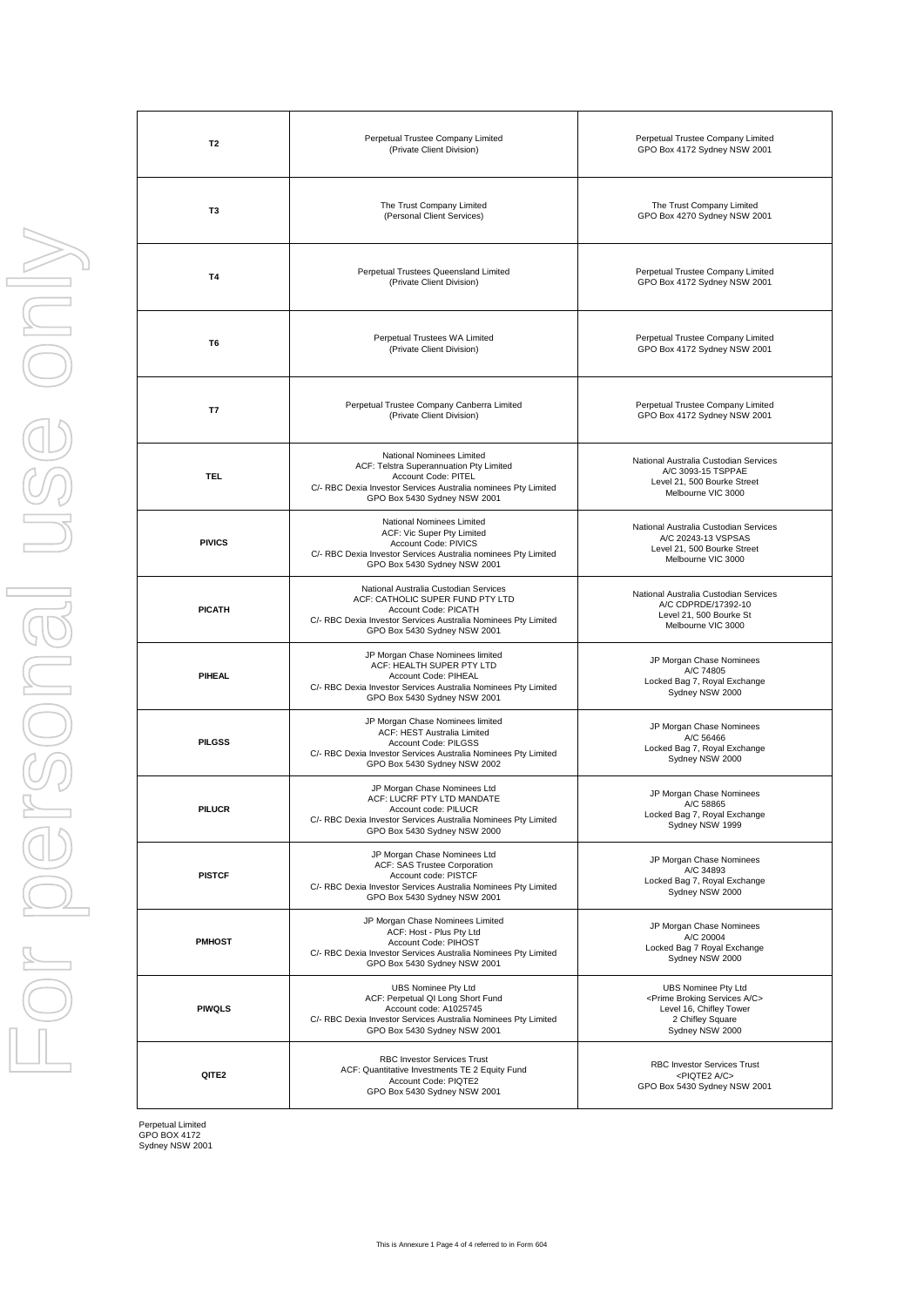## **ANNEXURE 2**

### PRESENT RELEVANT INTERESTS

|                                     | Summary (Perpetual Ltd) |                        | $\Box$ |
|-------------------------------------|-------------------------|------------------------|--------|
| Eile                                |                         |                        |        |
| NHC (New Hope Corporation Ordinary) |                         | Portfolios<br>▾▏<br>▾╎ |        |
| Porfolio                            | Fund                    | Holdings               |        |
| PIVISI                              | PM                      | 474,221                |        |
| $\triangleright$ PIACT              | PM                      | 917,264                |        |
| PIWGAP                              | PM                      | 9,715,613              |        |
| $\blacktriangleright$ PIICAP        | PM                      | 2,105,888              |        |
| $\mathcal{V}$ TEL                   | PM                      | 1,578,264              |        |
| $\triangledown$ PIRAEO              | PM                      | 698,236                |        |
| $\mathcal V$ PINGSS                 | PM                      | 1,063,473              |        |
| $\sqrt{\ }$ PMCGSF                  | <b>PM</b>               | 1,850,225              |        |
| <b>PMWSC</b>                        | <b>PM</b>               | 6,190,493              |        |
| $\blacktriangleright$ PMSTA         | <b>PM</b>               | 11,735,051             |        |
| $\triangleright$ PCEF               | <b>PM</b>               | 5,880,368              |        |
| $\mathcal{V}$ T3                    | <b>PCD</b>              | 20,000                 |        |
| $\mathcal V$ PIWSPP                 | PM                      | 2,064,908              |        |
| $\mathcal V$ PMCBUS                 | <b>PM</b>               | 4,721,305              |        |
| $\sqrt{\frac{P}{P}}$ PITWUS         | PM                      | 725,140                |        |
| $\mathcal V$ PIRAF                  | <b>PM</b>               | 257,609                |        |
| $\sqrt{\ }$ NSWTC                   | <b>PM</b>               | 2,979,517              |        |
| $\mathcal V$ PIMEDA                 | <b>PM</b>               | 1,236,971              |        |
| $\mathcal V$ PIGSFP                 | <b>PM</b>               | 11,802,863             |        |
| $\mathcal V$ PIFIRS                 | <b>PM</b>               | 837,771                |        |
| $\mathcal V$ PCAEPR                 | PC.                     | 1,641,357              |        |
| $\mathcal V$ PIWARX                 | <b>PM</b>               | 576,908                |        |
| $\mathcal V$ PIHEST                 | <b>PM</b>               | 5,550,582              |        |
| PIAVIV                              | <b>PM</b>               | 364,881                |        |
| $\mathcal V$ PICLUB                 | <b>PM</b>               | 571,169                |        |
| PIAVSU                              | <b>PM</b>               | 491,911                |        |
|                                     |                         |                        |        |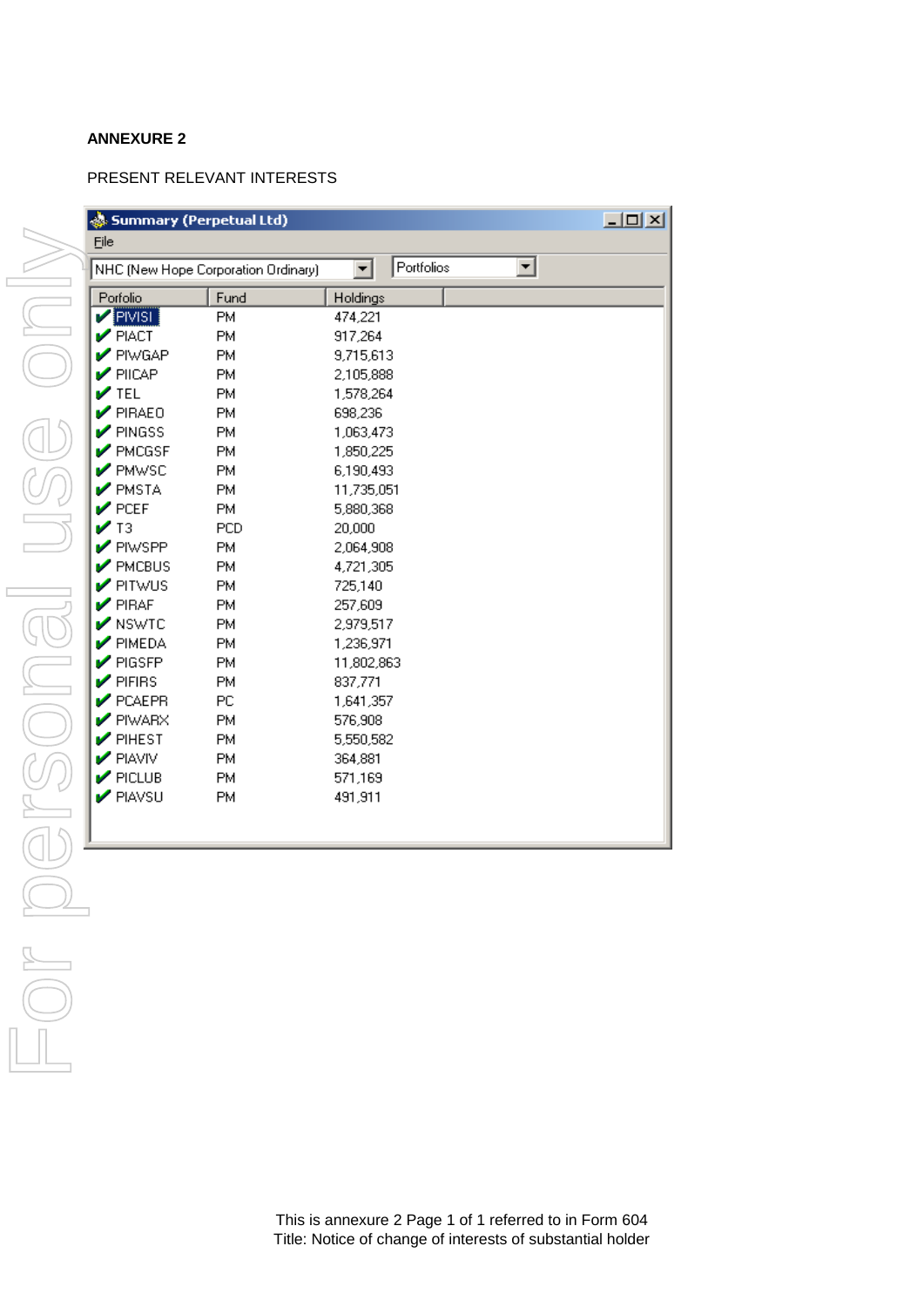## **ANNEXURE 3**

### CHANGES IN RELEVANT INTERESTS

| Account       | Security                 | Volume       | Value     | Price |      | AsAtDate   |
|---------------|--------------------------|--------------|-----------|-------|------|------------|
| <b>NSWTC</b>  | <b>NHC</b>               | 3,003        | 12,481    | \$    | 4.15 | 21/06/2012 |
| <b>NSWTC</b>  | <b>NHC</b>               | 595          | 2,514     | \$    | 4.22 | 20/06/2012 |
| NSWTC         | <b>NHC</b>               | 7,457        | 31,396    | \$    | 4.20 | 18/06/2012 |
| <b>NSWTC</b>  | <b>NHC</b>               | 23,421       | 93,839    | \$    | 4.00 | 13/06/2012 |
| <b>NSWTC</b>  | <b>NHC</b>               | 10,946       | 43,748    | \$    | 3.99 | 12/06/2012 |
| <b>NSWTC</b>  | <b>NHC</b>               | 38,715       | 147,360   | \$    | 3.80 | 06/08/2013 |
| <b>NSWTC</b>  | <b>NHC</b>               | 256,107      | 937,352   | \$    | 3.66 | 10/07/2013 |
| <b>NSWTC</b>  | <b>NHC</b>               | 21,038       | 126,015   | \$    | 3.67 | 24/06/2013 |
| <b>NSWTC</b>  | <b>NHC</b>               | 8,572        | 33,843    | \$    | 3.94 | 10/07/2012 |
| <b>NSWTC</b>  | <b>NHC</b>               | 5,490        | 21,868    | \$    | 3.98 | 09/07/2012 |
| <b>NSWTC</b>  | <b>NHC</b>               | 8,790        | 35,590    | \$    | 4.04 | 05/07/2012 |
| <b>NSWTC</b>  | <b>NHC</b>               | 55,401       | 224,189   | \$    | 4.04 | 04/07/2012 |
| <b>PCAEPR</b> | <b>NHC</b>               | 122,143      | 592,246   | \$    | 3.65 | 13/11/2013 |
| <b>PCAEPR</b> | <b>NHC</b>               | 9,897        | 39,070    | \$    | 3.94 | 10/07/2012 |
| <b>PCAEPR</b> | <b>NHC</b>               | 1,026        | 4,086     | \$    | 3.98 | 09/07/2012 |
| <b>PCAEPR</b> | <b>NHC</b>               | 1,329        | 5,380     | \$    | 4.04 | 05/07/2012 |
| PCAEPR        | <b>NHC</b>               | 122,067      | 493,909   | \$    | 4.04 | 04/07/2012 |
| PCAEPR        | <b>NHC</b>               | 24,234       | 96,876    | \$    | 3.99 | 29/06/2012 |
| <b>PCAEPR</b> | <b>NHC</b>               | 9,880        | 39,272    | \$    | 3.97 | 28/06/2012 |
| <b>PCAEPR</b> | <b>NHC</b>               | 9,334        | 36,923    | \$    | 3.95 | 28/06/2012 |
| <b>PCAEPR</b> | <b>NHC</b>               | 50,588       | 199,395   | \$    | 3.94 | 27/06/2012 |
| <b>PCAEPR</b> | <b>NHC</b>               | 2,010        | 7,813     | \$    | 3.88 | 27/06/2012 |
| <b>PCAEPR</b> | <b>NHC</b>               | 38,000       | 148,413   | \$    | 3.90 | 26/06/2012 |
| PCAEPR        | <b>NHC</b>               | 5,652        | 22,569    | \$    | 3.99 | 25/06/2012 |
| PCAEPR        | <b>NHC</b>               | 18,000       | 71,209    | \$    | 3.95 | 25/06/2012 |
| <b>PCAEPR</b> | <b>NHC</b>               | 22,738       | 86,537    | \$    | 3.80 | 06/08/2013 |
| <b>PCAEPR</b> | <b>NHC</b>               | 2,611        | 10,850    | \$    | 4.15 | 21/06/2012 |
| <b>PCAEPR</b> | <b>NHC</b>               | 1,093        | 4,618     | \$    | 4.22 | 20/06/2012 |
| <b>PCAEPR</b> | <b>NHC</b>               | 1,110        | 4,673     | \$    | 4.20 | 18/06/2012 |
| <b>PCAEPR</b> | <b>NHC</b>               | 19,350       | 77,519    | \$    | 4.00 | 13/06/2012 |
| <b>PCAEPR</b> | <b>NHC</b>               | 160          | 639       | \$    | 3.99 | 12/06/2012 |
| <b>PCAEPR</b> | <b>NHC</b>               |              |           | \$    | 3.66 | 10/07/2013 |
| <b>PCAEPR</b> | <b>NHC</b>               | 104,742      | 535,049   |       |      |            |
|               |                          | 12,443       | 65,885    | \$    | 3.67 | 24/06/2013 |
| PCEF          | <b>NHC</b><br><b>NHC</b> | 185,270      | 705,108   | \$    | 3.80 | 06/08/2013 |
| PCEF          |                          | 408,274      | 2,104,999 | \$    | 3.66 | 10/07/2013 |
| PCEF          | <b>NHC</b>               | 43,131       | 252,732   | \$    | 3.67 | 24/06/2013 |
| PCEF          | <b>NHC</b>               | 100,000<br>- | 589,439   | \$    | 4.79 | 12/10/2012 |
| PCEF          | <b>NHC</b>               | 3,243        | 19,143    | \$    | 4.60 | 19/09/2012 |
| PCEF          | <b>NHC</b>               | 50,000       | 296,434   | \$    | 4.55 | 18/09/2012 |
| PCEF          | <b>NHC</b>               | 7,184        | 29,854    | \$    | 4.15 | 21/06/2012 |
| PCEF          | <b>NHC</b>               | 8,434        | 35,633    | \$    | 4.22 | 20/06/2012 |
| <b>PCEF</b>   | <b>NHC</b>               | 8,393        | 35,333    | \$    | 4.20 | 18/06/2012 |
| PCEF          | <b>NHC</b>               | 69,891       | 279,994   | \$    | 4.00 | 13/06/2012 |
| <b>PIACT</b>  | <b>NHC</b>               | 3,412        | 13,471    | \$    | 3.94 | 10/07/2012 |
| <b>PIACT</b>  | <b>NHC</b>               | 2,171        | 8,648     | \$    | 3.98 | 09/07/2012 |
| <b>PIACT</b>  | <b>NHC</b>               | 3,564        | 14,430    | \$    | 4.04 | 05/07/2012 |
| <b>PIACT</b>  | <b>NHC</b>               | 22,358       | 90,475    | \$    | 4.04 | 04/07/2012 |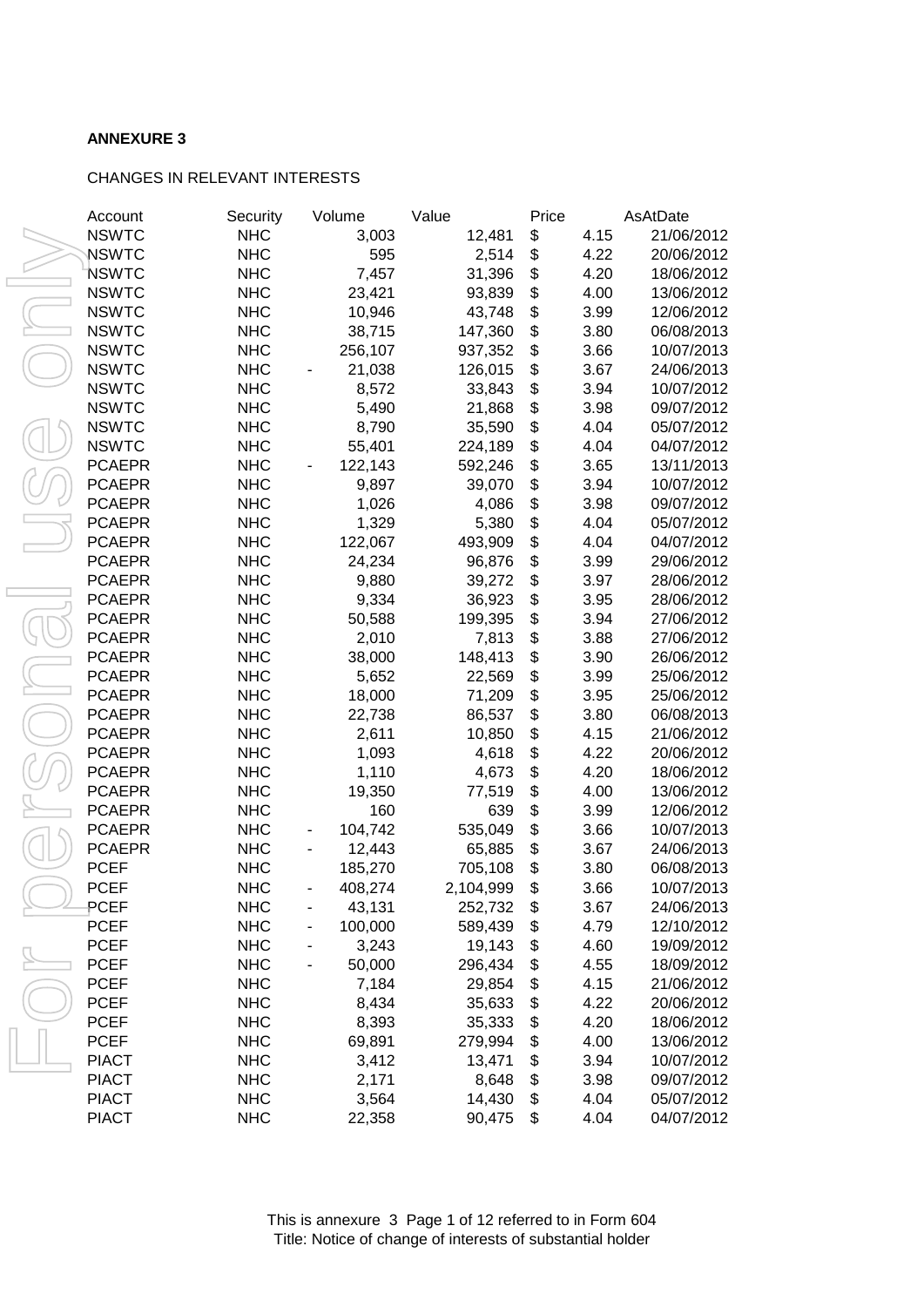| <b>PIACT</b>  | <b>NHC</b> | 1,229   | 5,108     | \$<br>4.15 | 21/06/2012 |
|---------------|------------|---------|-----------|------------|------------|
| <b>PIACT</b>  | <b>NHC</b> | 288     | 1,217     | \$<br>4.22 | 20/06/2012 |
| <b>PIACT</b>  | <b>NHC</b> | 1,640   | 6,905     | \$<br>4.20 | 18/06/2012 |
| <b>PIACT</b>  | <b>NHC</b> | 9,459   | 37,898    | \$<br>4.00 | 13/06/2012 |
| <b>PIACT</b>  | <b>NHC</b> | 4,360   | 17,425    | \$<br>3.99 | 12/06/2012 |
| <b>PIACT</b>  | <b>NHC</b> | 167,857 | 638,294   | \$<br>3.65 | 13/11/2013 |
| <b>PIACT</b>  | <b>NHC</b> | 25,814  | 98,255    | \$<br>3.80 | 06/08/2013 |
| PIACT         | <b>NHC</b> | 19,617  | 88,527    | \$<br>3.66 | 10/07/2013 |
| PIACT         | <b>NHC</b> | 7,582   | 35,586    | \$<br>3.67 | 24/06/2013 |
| <b>PIAVIV</b> | <b>NHC</b> | 3,676   | 22,019    | \$<br>3.94 | 14/08/2013 |
| <b>PIAVIV</b> | <b>NHC</b> | 2,942   | 11,198    | \$<br>3.80 | 06/08/2013 |
| <b>PIAVIV</b> | <b>NHC</b> | 3,103   | 12,564    | \$<br>4.04 | 05/07/2012 |
| <b>PIAVIV</b> | <b>NHC</b> | 628     | 2,419     | \$<br>3.85 | 02/07/2012 |
| <b>PIAVIV</b> | <b>NHC</b> | 3,881   | 15,516    | \$<br>3.99 | 29/06/2012 |
| <b>PIAVIV</b> | <b>NHC</b> | 1,533   | 6,094     | \$<br>3.97 | 28/06/2012 |
| <b>PIAVIV</b> | <b>NHC</b> | 1,257   | 4,973     | \$<br>3.95 | 28/06/2012 |
| <b>PIAVIV</b> | <b>NHC</b> | 2,814   | 10,992    | \$<br>3.90 | 26/06/2012 |
| <b>PIAVIV</b> | <b>NHC</b> | 581     | 2,320     | \$<br>3.99 | 25/06/2012 |
| <b>PIAVIV</b> | <b>NHC</b> | 1,852   | 7,327     | \$<br>3.95 | 25/06/2012 |
| <b>PIAVIV</b> | <b>NHC</b> | 1,103   | 4,584     | \$<br>4.15 | 21/06/2012 |
| <b>PIAVIV</b> | <b>NHC</b> | 1,861   | 7,864     | \$<br>4.22 | 20/06/2012 |
| <b>PIAVIV</b> | <b>NHC</b> | 5,366   | 22,537    | \$<br>4.20 | 19/06/2012 |
| <b>PIAVIV</b> | <b>NHC</b> | 24,007  | 141,370   | \$<br>3.60 | 27/06/2013 |
| <b>PIAVIV</b> | <b>NHC</b> | 2,063   | 8,686     | \$<br>4.20 | 18/06/2012 |
| <b>PIAVIV</b> | <b>NHC</b> | 715     | 2,869     | \$<br>4.01 | 15/06/2012 |
| <b>PIAVIV</b> | <b>NHC</b> | 5,684   | 22,542    | \$<br>3.96 | 14/06/2012 |
| <b>PIAVIV</b> | <b>NHC</b> | 11,867  | 47,546    | \$<br>4.00 | 13/06/2012 |
| <b>PIAVIV</b> | <b>NHC</b> | 4,967   | 19,851    | \$<br>3.99 | 12/06/2012 |
| <b>PIAVIV</b> | <b>NHC</b> | 13,139  | 50,476    | \$<br>3.84 | 03/06/2013 |
| <b>PIAVIV</b> | <b>NHC</b> | 5,094   | 17,232    | \$<br>3.38 | 06/02/2014 |
| <b>PIAVIV</b> | <b>NHC</b> | 653,895 | 3,177,546 | \$<br>4.03 | 30/11/2012 |
| <b>PIAVIV</b> | <b>NHC</b> | 2,165   | 7,225     | \$<br>3.33 | 06/01/2014 |
| <b>PIAVIV</b> | <b>NHC</b> | 6,284   | 20,905    | \$<br>3.32 | 18/12/2013 |
| <b>PIAVIV</b> | <b>NHC</b> | 1,465   | 4,928     | \$<br>3.36 | 16/12/2013 |
| <b>PIAVIV</b> | <b>NHC</b> | 204     | 696       | \$<br>3.41 | 12/12/2013 |
| <b>PIAVIV</b> | <b>NHC</b> | 6,341   | 28,518    | \$<br>4.49 | 19/10/2012 |
| <b>PIAVIV</b> | <b>NHC</b> | 9,994   | 56,366    | \$<br>4.59 | 05/10/2012 |
| <b>PIAVIV</b> | <b>NHC</b> | 16,569  | 97,958    | \$<br>3.79 | 18/10/2013 |
| <b>PIAVIV</b> | <b>NHC</b> | 3,690   | 15,411    | \$<br>4.17 | 05/09/2012 |
| <b>PIAVIV</b> | <b>NHC</b> | 10,450  | 62,552    | \$<br>4.41 | 12/09/2013 |
| <b>PIAVIV</b> | <b>NHC</b> | 6,359   | 26,815    | \$<br>4.21 | 06/09/2013 |
| PIAVIV        | <b>NHC</b> | 933     | 3,944     | \$<br>4.22 | 05/09/2013 |
| <b>PIAVIV</b> | <b>NHC</b> | 26,705  | 160,252   | \$<br>4.22 | 04/09/2013 |
| <b>PIAVSU</b> | <b>NHC</b> |         |           | \$<br>3.80 | 06/08/2013 |
| <b>PIAVSU</b> |            | 11,735  | 44,667    |            |            |
|               | <b>NHC</b> | 180,176 | 659,444   | \$<br>3.66 | 10/07/2013 |
| <b>PIAVSU</b> | <b>NHC</b> | 100,000 | 367,030   | \$<br>3.67 | 24/06/2013 |
| <b>PIAVSU</b> | <b>NHC</b> | 200,000 | 795,060   | \$<br>3.98 | 20/03/2013 |
| <b>PIBIAS</b> | <b>NHC</b> | 33,000  | 137,069   | \$<br>4.15 | 16/08/2012 |
| <b>PIBIAS</b> | <b>NHC</b> | 48,000  | 199,575   | \$<br>4.15 | 15/08/2012 |
| <b>PIBIAS</b> | <b>NHC</b> | 34,053  | 141,695   | \$<br>4.15 | 13/08/2012 |
| <b>PIBIAS</b> | <b>NHC</b> | 15,486  | 61,692    | \$<br>3.98 | 09/08/2012 |
| <b>PIBIAS</b> | <b>NHC</b> | 6,157   | 24,525    | \$<br>3.98 | 09/08/2012 |
| <b>PIBIAS</b> | <b>NHC</b> | 14,754  | 58,743    | \$<br>3.98 | 08/08/2012 |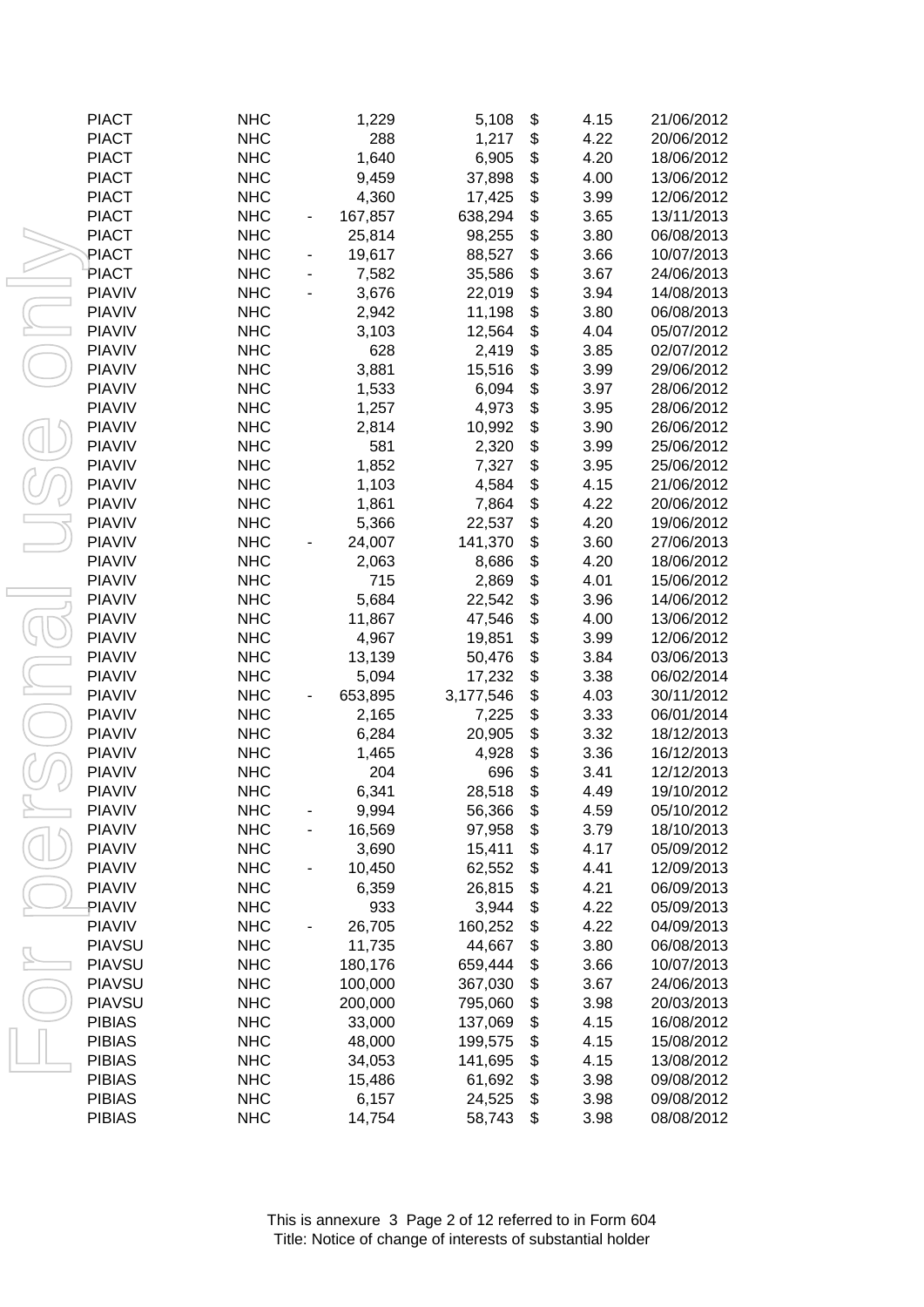| <b>PIBIAS</b> | <b>NHC</b> |                          | 5,772     | 22,808    | \$<br>3.95 | 07/08/2012 |
|---------------|------------|--------------------------|-----------|-----------|------------|------------|
| <b>PIBIAS</b> | <b>NHC</b> |                          | 44,381    | 175,294   | \$<br>3.94 | 06/08/2012 |
| <b>PIBIAS</b> | <b>NHC</b> |                          | 29,570    | 118,524   | \$<br>4.00 | 02/08/2012 |
| <b>PIBIAS</b> | <b>NHC</b> |                          | 72,118    | 288,768   | \$<br>4.00 | 02/08/2012 |
| <b>PIBIAS</b> | <b>NHC</b> |                          | 23,293    | 94,006    | \$<br>4.03 | 01/08/2012 |
| <b>PIBIAS</b> | <b>NHC</b> |                          | 19,150    | 75,314    | \$<br>3.93 | 23/07/2012 |
| <b>PIBIAS</b> | <b>NHC</b> |                          | 39,163    | 155,011   | \$<br>3.95 | 20/07/2012 |
| PIBIAS        | <b>NHC</b> |                          | 310,837   | 1,229,663 | \$<br>3.95 | 20/07/2012 |
| PIBIAS        | <b>NHC</b> |                          | 32,289    | 127,738   | \$<br>3.95 | 19/07/2012 |
| <b>PIBIAS</b> | <b>NHC</b> |                          | 3,614     | 14,284    | \$<br>3.95 | 18/07/2012 |
| <b>PIBIAS</b> | <b>NHC</b> |                          | 17,250    | 68,204    | \$<br>3.95 | 17/07/2012 |
| <b>PIBIAS</b> | <b>NHC</b> |                          | 40,000    | 157,386   | \$<br>3.93 | 16/07/2012 |
| <b>PIBIAS</b> | <b>NHC</b> |                          | 27,000    | 103,564   | \$<br>3.83 | 13/07/2012 |
| <b>PIBIAS</b> | <b>NHC</b> |                          | 24,200    | 93,603    | \$<br>3.86 | 12/07/2012 |
| <b>PIBIAS</b> | <b>NHC</b> |                          | 20,000    | 77,441    | \$<br>3.87 | 12/07/2012 |
| <b>PIBIAS</b> | <b>NHC</b> |                          | 6,002     | 23,385    | \$<br>3.89 | 11/07/2012 |
| <b>PIBIAS</b> | <b>NHC</b> |                          | 4,000     | 15,791    | \$<br>3.94 | 10/07/2012 |
| <b>PIBIAS</b> | <b>NHC</b> |                          | 7,132     | 28,405    | \$<br>3.98 | 09/07/2012 |
| <b>PIBIAS</b> | <b>NHC</b> |                          | 1,933     | 7,825     | \$<br>4.04 | 05/07/2012 |
| <b>PIBIAS</b> | <b>NHC</b> |                          | 43,113    | 174,444   | \$<br>4.04 | 04/07/2012 |
| <b>PIBIAS</b> | <b>NHC</b> |                          | 18,185    | 66,295    | \$<br>3.74 | 24/07/2013 |
| <b>PIBIAS</b> | <b>NHC</b> |                          | 100,000   | 364,560   | \$<br>3.76 | 23/07/2013 |
| <b>PIBIAS</b> | <b>NHC</b> |                          | 81,815    | 298,264   | \$<br>3.75 | 23/07/2013 |
| <b>PIBIAS</b> | <b>NHC</b> |                          | 200,000   | 729,119   | \$<br>3.64 | 10/07/2013 |
| <b>PIBIAS</b> | <b>NHC</b> |                          | 1,239,212 | 5,076,121 | \$<br>3.84 | 03/06/2013 |
| <b>PIBIAS</b> | <b>NHC</b> |                          | 12,050    | 52,951    | \$<br>4.39 | 29/10/2012 |
| <b>PIBIAS</b> | <b>NHC</b> |                          | 99,589    | 436,402   | \$<br>4.38 | 25/10/2012 |
| <b>PIBIAS</b> | <b>NHC</b> |                          | 100,000   | 435,989   | \$<br>4.35 | 24/10/2012 |
| <b>PIBIAS</b> | <b>NHC</b> |                          | 18,000    | 79,230    | \$<br>4.39 | 23/10/2012 |
| <b>PIBIAS</b> | <b>NHC</b> |                          | 6,509     | 28,481    | \$<br>4.37 | 22/10/2012 |
| <b>PIBIAS</b> | <b>NHC</b> |                          | 40,000    | 190,790   | \$<br>4.76 | 17/10/2012 |
| <b>PIBIAS</b> | <b>NHC</b> |                          | 25,000    | 109,168   | \$<br>4.36 | 21/09/2012 |
| <b>PIBIAS</b> | <b>NHC</b> |                          | 10,000    | 44,247    | \$<br>4.42 | 22/08/2012 |
| <b>PIBIAS</b> | <b>NHC</b> |                          | 5,797     | 24,107    | \$<br>4.15 | 17/08/2012 |
| <b>PICLUB</b> | <b>NHC</b> |                          | 571,169   | 2,164,731 | \$<br>3.79 | 17/10/2013 |
| <b>PIFIRS</b> | <b>NHC</b> |                          | 54,159    | 198,222   | \$<br>3.66 | 10/07/2013 |
| <b>PIFIRS</b> | <b>NHC</b> |                          | 5,757     | 27,058    | \$<br>3.67 | 24/06/2013 |
| <b>PIFIRS</b> | <b>NHC</b> |                          | 200,000   | 938,539   | \$<br>3.98 | 20/03/2013 |
| <b>PIFIRS</b> | <b>NHC</b> |                          | 156,979   | 632,625   | \$<br>4.03 | 18/12/2012 |
| <b>PIFIRS</b> | <b>NHC</b> |                          | 2,533     | 10,001    | \$<br>3.94 | 10/07/2012 |
| <b>PIFIRS</b> | <b>NHC</b> |                          | 1,705     | 6,791     | \$<br>3.98 | 09/07/2012 |
| PIFIRS        | <b>NHC</b> |                          | 2,480     | 10,041    | \$<br>4.04 | 05/07/2012 |
| <b>PIFIRS</b> | <b>NHC</b> |                          | 16,382    | 66,292    | \$<br>4.04 | 04/07/2012 |
| <b>PIFIRS</b> | <b>NHC</b> |                          | 886       | 3,682     | \$<br>4.15 | 21/06/2012 |
| <b>PIFIRS</b> | <b>NHC</b> |                          | 164       | 693       | \$<br>4.22 | 20/06/2012 |
| <b>PIFIRS</b> | <b>NHC</b> |                          | 1,211     | 5,099     | \$<br>4.20 | 18/06/2012 |
| <b>PIFIRS</b> | <b>NHC</b> |                          | 6,920     | 27,726    | \$<br>4.00 | 13/06/2012 |
| <b>PIFIRS</b> | <b>NHC</b> |                          | 3,200     | 12,789    | \$<br>3.99 | 12/06/2012 |
| <b>PIFIRS</b> | <b>NHC</b> |                          | 34,568    | 131,575   | \$<br>3.80 | 06/08/2013 |
| <b>PIGSFP</b> | <b>NHC</b> |                          | 30,006    | 179,712   | \$<br>4.59 | 05/10/2012 |
| <b>PIGSFP</b> | <b>NHC</b> | -                        | 251,690   | 1,382,164 | \$<br>3.94 | 14/08/2013 |
| <b>PIGSFP</b> | <b>NHC</b> | $\overline{\phantom{0}}$ | 237,994   | 1,333,011 | \$<br>3.58 | 01/07/2013 |
| <b>PIGSFP</b> | <b>NHC</b> | -                        | 1,096,703 | 6,457,697 | \$<br>3.60 | 27/06/2013 |
|               |            |                          |           |           |            |            |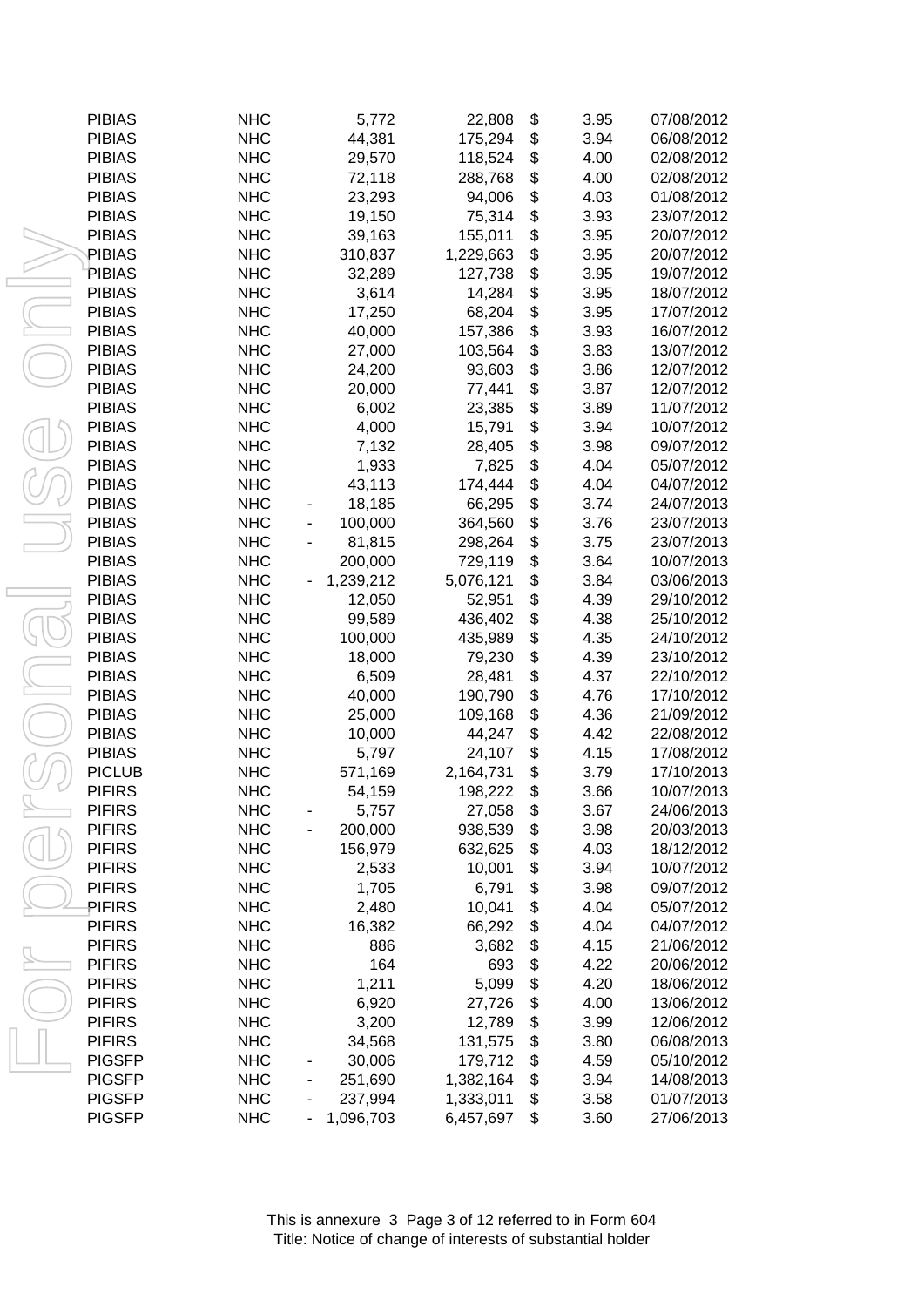| <b>PIGSFP</b> | <b>NHC</b> | 406,916 | 1,563,249 | \$<br>3.84 | 03/06/2013 |
|---------------|------------|---------|-----------|------------|------------|
| <b>PIGSFP</b> | <b>NHC</b> | 10,661  | 42,618    | \$<br>3.99 | 29/06/2012 |
| <b>PIGSFP</b> | <b>NHC</b> | 3,254   | 12,872    | \$<br>3.95 | 28/06/2012 |
| <b>PIGSFP</b> | <b>NHC</b> | 29,397  | 114,813   | \$<br>3.90 | 26/06/2012 |
| <b>PIGSFP</b> | <b>NHC</b> | 4,954   | 19,598    | \$<br>3.95 | 25/06/2012 |
| <b>PIGSFP</b> | <b>NHC</b> | 1,555   | 6,209     | \$<br>3.99 | 25/06/2012 |
| <b>PIGSFP</b> | <b>NHC</b> | 10,920  | 45,381    | \$<br>4.15 | 21/06/2012 |
| PIGSFP        | <b>NHC</b> | 67,123  | 281,917   | \$<br>4.20 | 19/06/2012 |
| PIGSFP        | <b>NHC</b> | 20,760  | 87,399    | \$<br>4.20 | 18/06/2012 |
| <b>PIGSFP</b> | <b>NHC</b> | 6,556   | 26,306    | \$<br>4.01 | 15/06/2012 |
| <b>PIGSFP</b> | <b>NHC</b> | 61,120  | 242,364   | \$<br>3.96 | 14/06/2012 |
| <b>PIGSFP</b> | <b>NHC</b> | 124,449 | 498,561   | \$<br>4.00 | 13/06/2012 |
| <b>PIGSFP</b> | <b>NHC</b> | 6,577   | 26,282    | \$<br>3.99 | 12/06/2012 |
| <b>PIGSFP</b> | <b>NHC</b> | 123,692 | 418,425   | \$<br>3.38 | 06/02/2014 |
| <b>PIGSFP</b> | <b>NHC</b> | 308,680 | 1,242,622 | \$<br>4.03 | 30/11/2012 |
| <b>PIGSFP</b> | <b>NHC</b> | 39,124  | 148,671   | \$<br>3.80 | 23/10/2013 |
| <b>PIGSFP</b> | <b>NHC</b> | 36,359  | 138,164   | \$<br>3.80 | 23/10/2013 |
| <b>PIGSFP</b> | <b>NHC</b> | 12,143  | 47,124    | \$<br>3.88 | 18/09/2013 |
| <b>PIGSFP</b> | <b>NHC</b> | 48,555  | 262,724   | \$<br>4.41 | 12/09/2013 |
| <b>PIGSFP</b> | <b>NHC</b> | 8,333   | 37,473    | \$<br>4.49 | 19/10/2012 |
| <b>PIHEST</b> | <b>NHC</b> | 15,176  | 45,117    | \$<br>2.97 | 31/03/2014 |
| <b>PIHEST</b> | <b>NHC</b> | 7,868   | 23,206    | \$<br>2.94 | 28/03/2014 |
| <b>PIHEST</b> | <b>NHC</b> | 21,138  | 66,142    | \$<br>3.12 | 26/03/2014 |
| <b>PIHEST</b> | <b>NHC</b> | 6,294   | 19,841    | \$<br>3.15 | 25/03/2014 |
| <b>PIHEST</b> | <b>NHC</b> | 5,612   | 18,513    | \$<br>3.29 | 20/03/2014 |
| <b>PIHEST</b> | <b>NHC</b> | 18,434  | 61,221    | \$<br>3.32 | 17/03/2014 |
| <b>PIHEST</b> | <b>NHC</b> | 962     | 3,200     | \$<br>3.32 | 14/03/2014 |
| <b>PIHEST</b> | <b>NHC</b> | 35,483  | 118,961   | \$<br>3.35 | 11/03/2014 |
| <b>PIHEST</b> | <b>NHC</b> | 6,007   | 19,924    | \$<br>3.31 | 14/01/2014 |
| <b>PIHEST</b> | <b>NHC</b> | 4,101   | 13,630    | \$<br>3.32 | 13/01/2014 |
| <b>PIHEST</b> | <b>NHC</b> | 20,999  | 70,081    | \$<br>3.33 | 06/01/2014 |
| <b>PIHEST</b> | <b>NHC</b> | 14,904  | 49,740    | \$<br>3.33 | 03/01/2014 |
| <b>PIHEST</b> | <b>NHC</b> | 16,712  | 55,780    | \$<br>3.33 | 31/12/2013 |
| <b>PIHEST</b> | <b>NHC</b> | 4,603   | 15,309    | \$<br>3.32 | 30/12/2013 |
| <b>PIHEST</b> | <b>NHC</b> | 5,731   | 19,058    | \$<br>3.32 | 19/12/2013 |
| <b>PIHEST</b> | <b>NHC</b> | 6,982   | 28,689    | \$<br>4.10 | 04/12/2012 |
| <b>PIHEST</b> | <b>NHC</b> | 10,023  | 33,710    | \$<br>3.36 | 17/12/2013 |
| <b>PIHEST</b> | <b>NHC</b> | 3,305   | 11,160    | \$<br>3.37 | 13/12/2013 |
| <b>PIHEST</b> | <b>NHC</b> | 6,459   | 22,049    | \$<br>3.41 | 12/12/2013 |
| <b>PIHEST</b> | <b>NHC</b> | 13,887  | 47,648    | \$<br>3.43 | 11/12/2013 |
| <b>PIHEST</b> | <b>NHC</b> | 2,999   | 10,334    | \$<br>3.44 | 04/12/2013 |
| PIHEST        | <b>NHC</b> | 1,931   | 6,669     | \$<br>3.45 | 02/12/2013 |
| <b>PIHEST</b> | <b>NHC</b> | 12,694  | 43,477    | \$<br>3.42 | 27/11/2013 |
| <b>PIHEST</b> | <b>NHC</b> | 63,722  | 286,584   | \$<br>4.49 | 19/10/2012 |
| <b>PIHEST</b> | <b>NHC</b> | 23,271  | 104,670   | \$<br>4.49 | 18/10/2012 |
| <b>PIHEST</b> | <b>NHC</b> | 1,043   | 4,696     | \$<br>4.50 | 03/10/2012 |
| <b>PIHEST</b> | <b>NHC</b> | 6,463   | 25,083    | \$<br>3.88 | 18/09/2013 |
| <b>PIHEST</b> | <b>NHC</b> | 7,404   | 29,640    | \$<br>4.00 | 17/09/2013 |
| <b>PIHEST</b> | <b>NHC</b> | 12,335  | 51,516    | \$<br>4.17 | 05/09/2012 |
| <b>PIHEST</b> | <b>NHC</b> | 77,898  | 284,017   | \$<br>3.64 | 10/07/2013 |
| <b>PIHEST</b> | <b>NHC</b> | 7,390   | 29,921    | \$<br>4.04 | 05/07/2012 |
| <b>PIHEST</b> | <b>NHC</b> | 1,402   | 5,401     | \$<br>3.85 | 02/07/2012 |
| <b>PIHEST</b> | <b>NHC</b> | 10,143  | 40,552    | \$<br>3.99 | 29/06/2012 |
|               |            |         |           |            |            |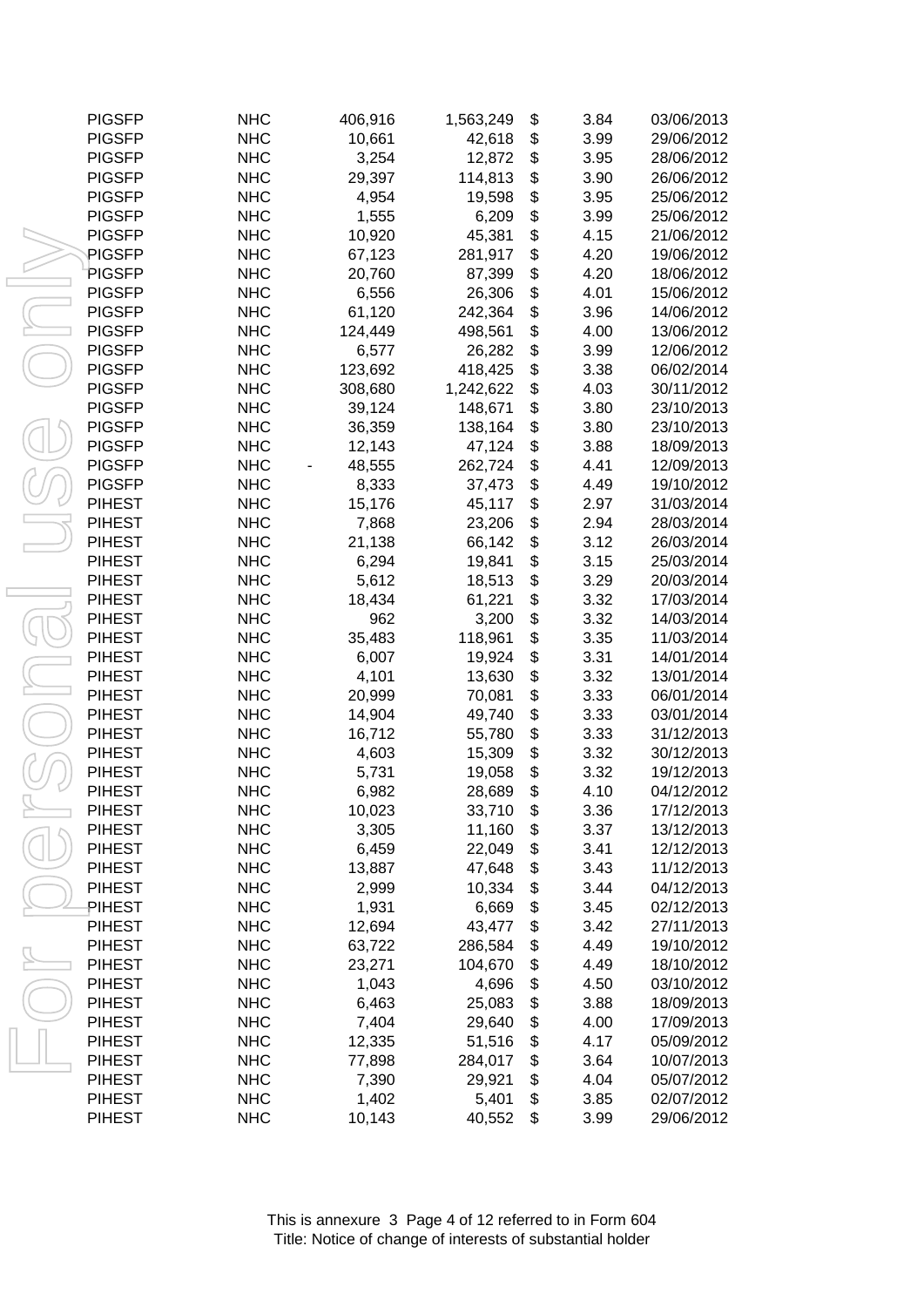| <b>PIHEST</b> | <b>NHC</b> |   | 102,497 | 369,491   | \$<br>3.60 | 27/06/2013 |
|---------------|------------|---|---------|-----------|------------|------------|
| <b>PIHEST</b> | <b>NHC</b> |   | 4,765   | 18,943    | \$<br>3.97 | 28/06/2012 |
| <b>PIHEST</b> | <b>NHC</b> |   | 3,932   | 15,556    | \$<br>3.95 | 28/06/2012 |
| <b>PIHEST</b> | <b>NHC</b> |   | 17,231  | 67,305    | \$<br>3.90 | 26/06/2012 |
| <b>PIHEST</b> | <b>NHC</b> |   | 3,603   | 14,390    | \$<br>3.99 | 25/06/2012 |
| <b>PIHEST</b> | <b>NHC</b> |   | 11,475  | 45,401    | \$<br>3.95 | 25/06/2012 |
| <b>PIHEST</b> | <b>NHC</b> |   | 5,820   | 24,189    | \$<br>4.15 | 21/06/2012 |
| PIHEST        | <b>NHC</b> |   | 3,893   | 16,450    | \$<br>4.22 | 20/06/2012 |
| PIHEST        | <b>NHC</b> |   | 32,561  | 136,756   | \$<br>4.20 | 19/06/2012 |
| <b>PIHEST</b> | <b>NHC</b> |   | 8,464   | 35,637    | \$<br>4.20 | 18/06/2012 |
| <b>PIHEST</b> | <b>NHC</b> |   | 4,671   | 18,744    | \$<br>4.01 | 15/06/2012 |
| <b>PIHEST</b> | <b>NHC</b> |   | 27,705  | 109,873   | \$<br>3.96 | 14/06/2012 |
| <b>PIHEST</b> | <b>NHC</b> |   | 56,129  | 224,886   | \$<br>4.00 | 13/06/2012 |
| <b>PIHEST</b> | <b>NHC</b> |   | 9,323   | 37,261    | \$<br>3.99 | 12/06/2012 |
| <b>PIHEST</b> | <b>NHC</b> |   | 141,729 | 544,480   | \$<br>3.84 | 03/06/2013 |
| <b>PIICAP</b> | <b>NHC</b> |   | 44,634  | 255,611   | \$<br>3.94 | 14/08/2013 |
| <b>PIICAP</b> | <b>NHC</b> |   | 179,290 | 1,063,590 | \$<br>3.60 | 27/06/2013 |
| <b>PIICAP</b> | <b>NHC</b> |   | 71,105  | 273,164   | \$<br>3.84 | 03/06/2013 |
| <b>PIICAP</b> | <b>NHC</b> |   | 3,704   | 14,995    | \$<br>4.04 | 05/07/2012 |
| <b>PIICAP</b> | <b>NHC</b> |   | 6,306   | 24,292    | \$<br>3.85 | 02/07/2012 |
| <b>PIICAP</b> | <b>NHC</b> |   | 260     | 1,039     | \$<br>3.99 | 29/06/2012 |
| <b>PIICAP</b> | <b>NHC</b> |   | 4,242   | 16,862    | \$<br>3.97 | 28/06/2012 |
| <b>PIICAP</b> | <b>NHC</b> |   | 2,558   | 10,119    | \$<br>3.95 | 28/06/2012 |
| <b>PIICAP</b> | <b>NHC</b> |   | 6,618   | 25,847    | \$<br>3.90 | 26/06/2012 |
| <b>PIICAP</b> | <b>NHC</b> |   | 1,046   | 4,138     | \$<br>3.95 | 25/06/2012 |
| <b>PIICAP</b> | <b>NHC</b> |   | 328     | 1,310     | \$<br>3.99 | 25/06/2012 |
| <b>PIICAP</b> | <b>NHC</b> |   | 3,517   | 14,616    | \$<br>4.15 | 21/06/2012 |
| <b>PIICAP</b> | <b>NHC</b> |   | 2,340   | 9,886     | \$<br>4.22 | 20/06/2012 |
| <b>PIICAP</b> | <b>NHC</b> |   | 11,481  | 48,220    | \$<br>4.20 | 19/06/2012 |
| <b>PIICAP</b> | <b>NHC</b> |   | 3,219   | 13,552    | \$<br>4.20 | 18/06/2012 |
| <b>PIICAP</b> | <b>NHC</b> |   | 1,294   | 5,192     | \$<br>4.01 | 15/06/2012 |
| <b>PIICAP</b> | <b>NHC</b> |   | 11,288  | 44,761    | \$<br>3.96 | 14/06/2012 |
| <b>PIICAP</b> | <b>NHC</b> |   | 24,069  | 96,424    | \$<br>4.00 | 13/06/2012 |
| <b>PIICAP</b> | <b>NHC</b> |   | 1,919   | 7,668     | \$<br>3.99 | 12/06/2012 |
| <b>PIICAP</b> | <b>NHC</b> |   | 18,420  | 62,311    | \$<br>3.38 | 06/02/2014 |
| <b>PIICAP</b> | <b>NHC</b> |   | 1       | 3         | \$<br>3.41 | 12/12/2013 |
| <b>PIICAP</b> | <b>NHC</b> |   | 61,171  | 246,250   | \$<br>4.03 | 30/11/2012 |
| <b>PIICAP</b> | <b>NHC</b> |   | 26,318  | 118,350   | \$<br>4.49 | 19/10/2012 |
| <b>PIICAP</b> | <b>NHC</b> |   | 2,997   | 16,810    | \$<br>4.41 | 12/09/2013 |
| <b>PIMEDA</b> | <b>NHC</b> |   | 4,919   | 20,448    | \$<br>4.15 | 23/11/2012 |
| <b>PIMEDA</b> | <b>NHC</b> |   | 5,507   | 22,849    | \$<br>4.14 | 22/11/2012 |
| PIMEDA        | <b>NHC</b> |   | 8,665   | 35,817    | \$<br>4.12 | 21/11/2012 |
| <b>PIMEDA</b> | <b>NHC</b> |   | 23,655  | 102,984   | \$<br>4.35 | 13/11/2012 |
| <b>PIMEDA</b> | <b>NHC</b> |   | 18,050  | 78,654    | \$<br>4.35 | 08/11/2012 |
| <b>PIMEDA</b> | <b>NHC</b> |   | 23,512  | 103,503   | \$<br>4.39 | 23/10/2012 |
| <b>PIMEDA</b> | <b>NHC</b> |   | 41,987  | 186,842   | \$<br>4.64 | 09/10/2012 |
| <b>PIMEDA</b> | <b>NHC</b> |   | 20,000  | 91,176    | \$<br>4.55 | 02/10/2012 |
| <b>PIMEDA</b> | <b>NHC</b> | - | 8,554   | 38,065    | \$<br>3.84 | 26/09/2013 |
| <b>PIMEDA</b> | <b>NHC</b> |   | 59,788  | 266,057   | \$<br>3.98 | 19/09/2013 |
| <b>PIMEDA</b> | <b>NHC</b> |   | 10,019  | 44,345    | \$<br>4.42 | 20/09/2012 |
| <b>PIMEDA</b> | <b>NHC</b> |   | 9,030   | 40,393    | \$<br>4.46 | 19/09/2012 |
| <b>PIMEDA</b> | <b>NHC</b> |   | 9,108   | 40,531    | \$<br>4.41 | 12/09/2013 |
| <b>PIMEDA</b> | <b>NHC</b> | ۰ | 16,785  | 74,693    | \$<br>4.29 | 10/09/2013 |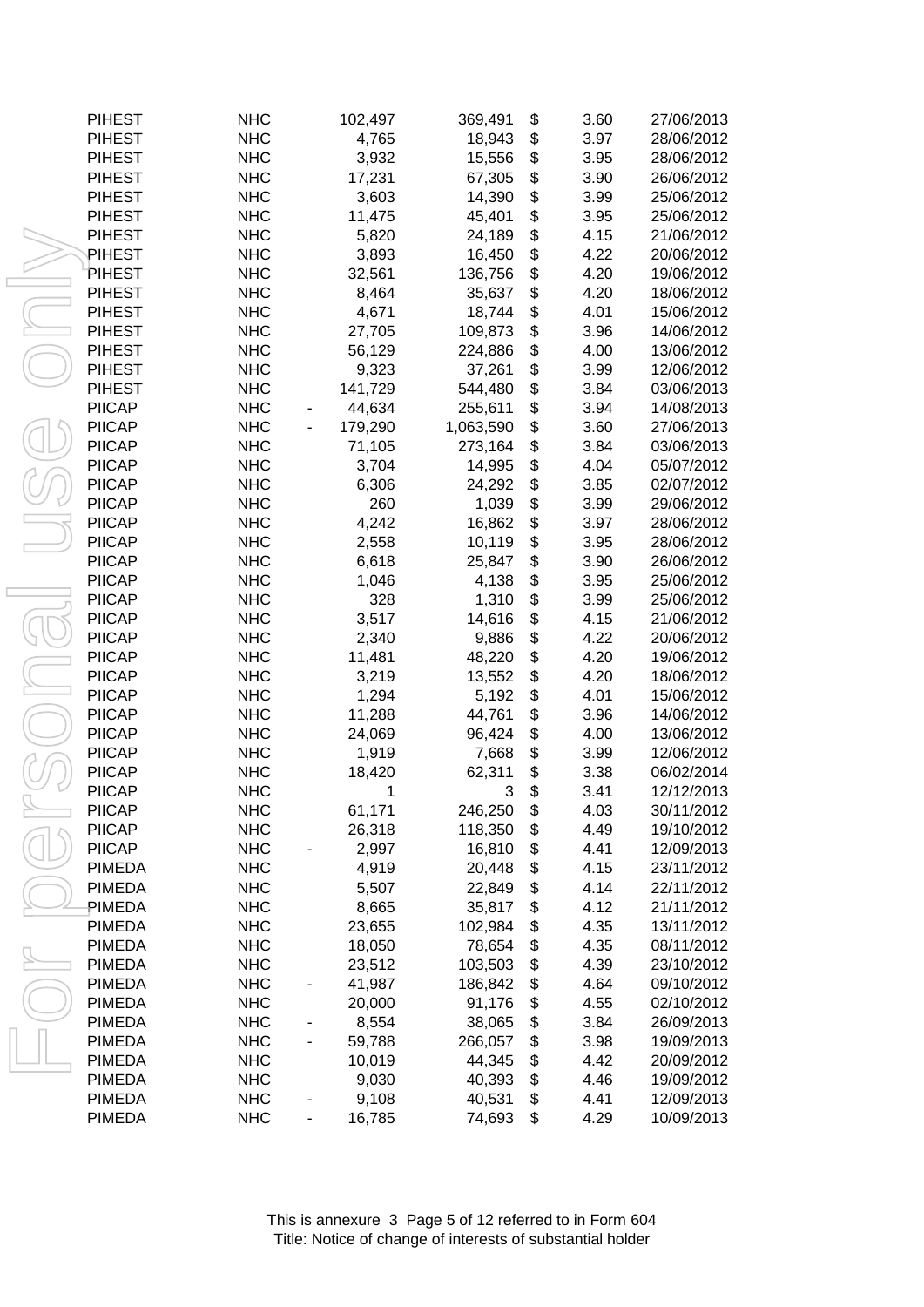| <b>PIMEDA</b>                  | <b>NHC</b> | 3,372     | 14,083    | \$<br>4.17 | 05/09/2012 |
|--------------------------------|------------|-----------|-----------|------------|------------|
| <b>PIMEDA</b>                  | <b>NHC</b> | 50,000    | 222,500   | \$<br>4.11 |            |
|                                |            |           | 116,339   | \$<br>4.30 | 23/08/2013 |
| <b>PIMEDA</b>                  | <b>NHC</b> | 26,989    |           | \$         | 31/08/2012 |
| <b>PIMEDA</b><br><b>PIMEDA</b> | <b>NHC</b> | 15,000    | 64,055    | 4.26       | 30/08/2012 |
|                                | <b>NHC</b> | 15,266    | 66,702    | \$<br>4.36 | 27/08/2012 |
| <b>PIMEDA</b>                  | <b>NHC</b> | 20,000    | 88,504    | \$<br>4.42 | 22/08/2012 |
| <b>PIMEDA</b>                  | <b>NHC</b> | 7,970     | 35,467    | \$<br>3.65 | 10/07/2013 |
| PIMEDA                         | <b>NHC</b> | 13,968    | 62,158    | \$<br>3.65 | 03/07/2013 |
| PIMEDA                         | <b>NHC</b> | 100,000   | 445,000   | \$<br>3.65 | 02/07/2013 |
| <b>PIMEDA</b>                  | <b>NHC</b> | 32,500    | 144,625   | \$<br>3.61 | 27/06/2013 |
| <b>PIMEDA</b>                  | <b>NHC</b> | 25,000    | 111,250   | \$<br>3.69 | 25/06/2013 |
| <b>PIMEDA</b>                  | <b>NHC</b> | 3,045     | 11,792    | \$<br>3.87 | 12/07/2012 |
| <b>PIMEDA</b>                  | <b>NHC</b> | 3,684     | 14,252    | \$<br>3.86 | 12/07/2012 |
| <b>PIMEDA</b>                  | <b>NHC</b> | 10,831    | 42,205    | \$<br>3.89 | 11/07/2012 |
| <b>PIMEDA</b>                  | <b>NHC</b> | 3,206     | 12,658    | \$<br>3.94 | 10/07/2012 |
| <b>PIMEDA</b>                  | <b>NHC</b> | 1,595     | 6,353     | \$<br>3.98 | 09/07/2012 |
| <b>PIMEDA</b>                  | <b>NHC</b> | 1,547     | 6,264     | \$<br>4.04 | 05/07/2012 |
| <b>PIMEDA</b>                  | <b>NHC</b> | 21,691    | 87,776    | \$<br>4.04 | 04/07/2012 |
| <b>PIMEDA</b>                  | <b>NHC</b> | 2,142     | 8,253     | \$<br>3.85 | 02/07/2012 |
| <b>PIMEDA</b>                  | <b>NHC</b> | 2,895     | 11,574    | \$<br>3.99 | 29/06/2012 |
| <b>PIMEDA</b>                  | <b>NHC</b> | 1,142     | 4,540     | \$<br>3.97 | 28/06/2012 |
| <b>PIMEDA</b>                  | <b>NHC</b> | 818       | 3,236     | \$<br>3.95 | 28/06/2012 |
| <b>PIMEDA</b>                  | <b>NHC</b> | 4,246     | 16,585    | \$<br>3.90 | 26/06/2012 |
| <b>PIMEDA</b>                  | <b>NHC</b> | 1,143     | 4,565     | \$<br>3.99 | 25/06/2012 |
| <b>PIMEDA</b>                  | <b>NHC</b> | 3,638     | 14,394    | \$<br>3.95 | 25/06/2012 |
| <b>PIMEDA</b>                  | <b>NHC</b> | 2,101     | 8,732     | \$<br>4.15 | 21/06/2012 |
| <b>PIMEDA</b>                  | <b>NHC</b> | 1,755     | 7,416     | \$<br>4.22 | 20/06/2012 |
| <b>PIMEDA</b>                  | <b>NHC</b> | 9,381     | 39,703    | \$<br>4.23 | 19/06/2012 |
| <b>PIMEDA</b>                  | <b>NHC</b> | 3,916     | 16,488    | \$<br>4.20 | 18/06/2012 |
| <b>PIMEDA</b>                  | <b>NHC</b> | 6,267     | 24,854    | \$<br>3.96 | 14/06/2012 |
| <b>PIMEDA</b>                  | <b>NHC</b> | 13,308    | 53,320    | \$<br>4.00 | 13/06/2012 |
| <b>PIMEDA</b>                  | <b>NHC</b> | 6,235     | 24,919    | \$<br>3.99 | 12/06/2012 |
| <b>PIMEDA</b>                  | <b>NHC</b> | 20,000    | 82,276    | \$<br>4.11 | 04/12/2012 |
|                                | <b>NHC</b> |           |           |            |            |
| <b>PINGSS</b>                  |            | 34,120    | 124,197   | \$<br>3.63 | 12/11/2013 |
| <b>PINGSS</b>                  | <b>NHC</b> | 1,097,593 | 3,995,239 | \$<br>3.64 | 08/11/2013 |
| <b>PIRAEO</b>                  | <b>NHC</b> | 9,066     | 34,508    | \$<br>3.80 | 06/08/2013 |
| <b>PIRAEO</b>                  | <b>NHC</b> | 10,242    | 45,270    | \$<br>3.66 | 10/07/2013 |
| <b>PIRAEO</b>                  | <b>NHC</b> | 4,928     | 21,782    | \$<br>3.67 | 24/06/2013 |
| <b>PIRAEO</b>                  | <b>NHC</b> | 70,296    | 310,708   | \$<br>4.16 | 16/08/2012 |
| <b>PIRAEO</b>                  | <b>NHC</b> | 3,601     | 14,217    | \$<br>3.94 | 10/07/2012 |
| <b>PIRAEO</b>                  | <b>NHC</b> | 1,093     | 4,354     | \$<br>3.98 | 09/07/2012 |
| PIRAEO                         | <b>NHC</b> | 182       | 737       | \$<br>4.04 | 05/07/2012 |
| <b>PIRAEO</b>                  | <b>NHC</b> | 16,564    | 67,029    | \$<br>4.04 | 04/07/2012 |
| <b>PIRAEO</b>                  | <b>NHC</b> | 1,110     | 4,613     | \$<br>4.15 | 21/06/2012 |
| <b>PIRAEO</b>                  | <b>NHC</b> | 434       | 1,834     | \$<br>4.22 | 20/06/2012 |
| <b>PIRAEO</b>                  | <b>NHC</b> | 1,199     | 5,048     | \$<br>4.20 | 18/06/2012 |
| <b>PIRAEO</b>                  | <b>NHC</b> | 9,471     | 37,947    | \$<br>4.00 | 13/06/2012 |
| <b>PIRAEO</b>                  | <b>NHC</b> | 334       | 1,335     | \$<br>3.99 | 12/06/2012 |
| <b>PIRAF</b>                   | <b>NHC</b> | 30,000    | 148,995   | \$<br>4.60 | 19/09/2012 |
| PISMA2                         | <b>NHC</b> | 10,324    | 42,152    | \$<br>3.68 | 26/06/2013 |
| <b>PITWUS</b>                  | <b>NHC</b> | 38,086    | 167,969   | \$<br>4.40 | 29/10/2012 |
| <b>PITWUS</b>                  | <b>NHC</b> | 1,985     | 7,837     | \$<br>3.94 | 10/07/2012 |
| <b>PITWUS</b>                  | <b>NHC</b> | 1,353     | 5,389     | \$<br>3.98 | 09/07/2012 |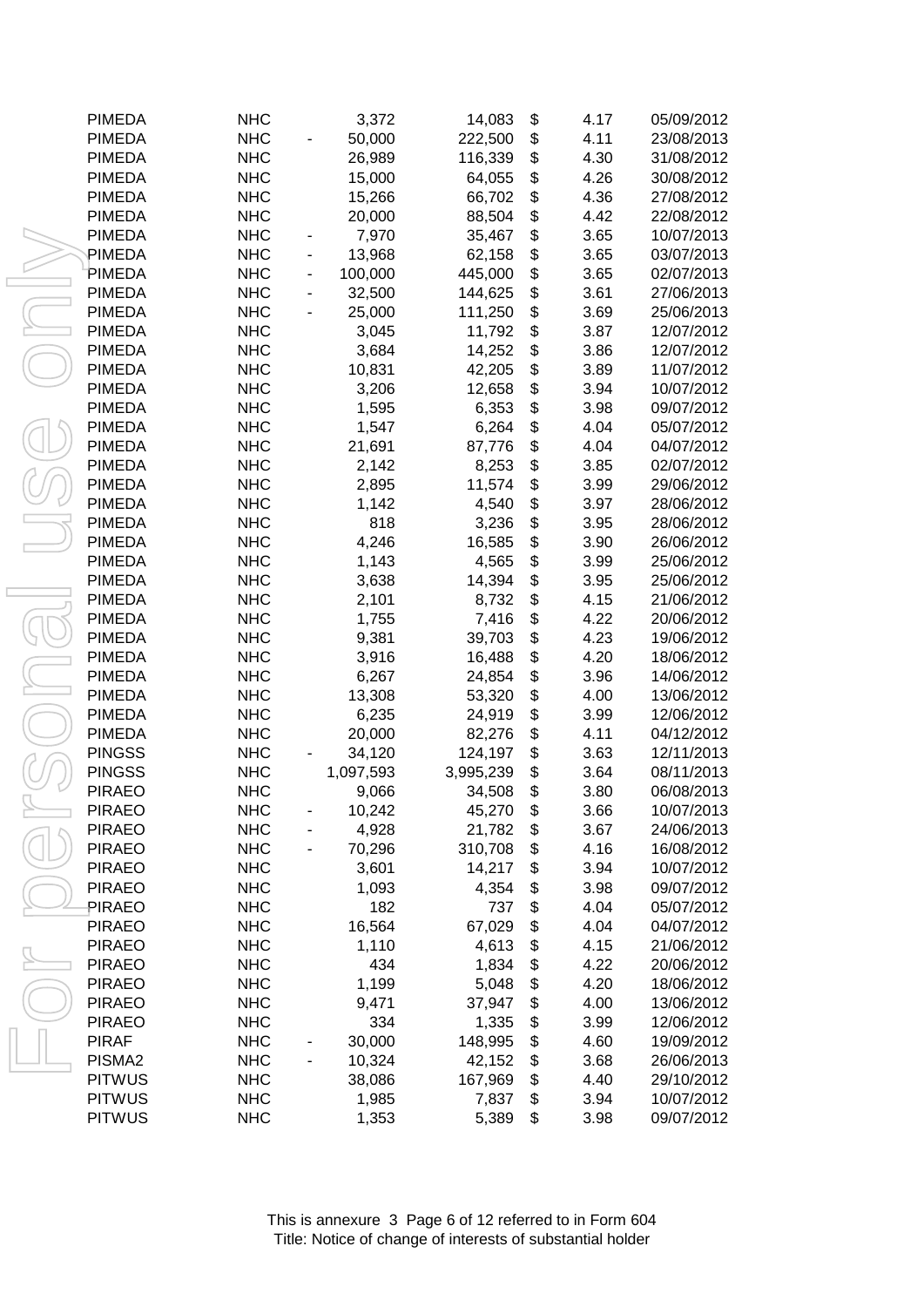| <b>PITWUS</b> | <b>NHC</b> | 2,015   | 8,159     | \$<br>4.04 | 05/07/2012 |
|---------------|------------|---------|-----------|------------|------------|
| <b>PITWUS</b> | <b>NHC</b> | 12,968  | 52,477    | \$<br>4.04 | 04/07/2012 |
| <b>PITWUS</b> | <b>NHC</b> | 684     | 2,843     | \$<br>4.15 | 21/06/2012 |
| <b>PITWUS</b> | <b>NHC</b> | 143     | 604       | \$<br>4.22 | 20/06/2012 |
| <b>PITWUS</b> | <b>NHC</b> | 939     | 3,954     | \$<br>4.20 | 18/06/2012 |
| <b>PITWUS</b> | <b>NHC</b> | 5,488   | 21,988    | \$<br>4.00 | 13/06/2012 |
| <b>PITWUS</b> | <b>NHC</b> | 2,452   | 9,800     | \$<br>3.99 | 12/06/2012 |
| PITWUS        | <b>NHC</b> | 9,507   | 36,186    | \$<br>3.80 | 06/08/2013 |
| PITWUS        | <b>NHC</b> | 52,433  | 191,905   | \$<br>3.66 | 10/07/2013 |
| <b>PITWUS</b> | <b>NHC</b> | 5,121   | 29,835    | \$<br>3.67 | 24/06/2013 |
| <b>PIVISI</b> | <b>NHC</b> | 80,000  | 307,080   | \$<br>3.84 | 26/09/2013 |
| <b>PIVISI</b> | <b>NHC</b> | 370,000 | 1,472,600 | \$<br>3.98 | 19/09/2013 |
| <b>PIVISI</b> | <b>NHC</b> | 24,221  | 94,229    | \$<br>3.88 | 18/09/2013 |
| <b>PIWARX</b> | <b>NHC</b> | 16,286  | 69,175    | \$<br>4.24 | 06/09/2012 |
| <b>PIWARX</b> | <b>NHC</b> | 8,623   | 34,890    | \$<br>4.04 | 04/07/2012 |
| <b>PIWARX</b> | <b>NHC</b> | 551     | 2,290     | \$<br>4.15 | 21/06/2012 |
| <b>PIWARX</b> | <b>NHC</b> | 368     | 1,555     | \$<br>4.22 | 20/06/2012 |
| <b>PIWARX</b> | <b>NHC</b> | 4,500   | 18,028    | \$<br>4.00 | 13/06/2012 |
| <b>PIWARX</b> | <b>NHC</b> | 17,717  | 52,250    | \$<br>2.94 | 28/03/2014 |
| <b>PIWARX</b> | <b>NHC</b> | 42,055  | 124,160   | \$<br>2.95 | 27/03/2014 |
| <b>PIWARX</b> | <b>NHC</b> | 2,404   | 8,779     | \$<br>3.65 | 10/07/2013 |
| <b>PIWARX</b> | <b>NHC</b> | 200,000 | 730,000   | \$<br>3.65 | 10/07/2013 |
| <b>PIWARX</b> | <b>NHC</b> | 10,000  | 36,456    | \$<br>3.64 | 10/07/2013 |
| <b>PIWGAP</b> | <b>NHC</b> | 300,000 | 1,182,540 | \$<br>3.94 | 14/08/2013 |
| <b>PIWGAP</b> | <b>NHC</b> | 4,418   | 19,578    | \$<br>4.42 | 18/09/2012 |
| <b>PIWGAP</b> | <b>NHC</b> | 536,124 | 2,040,404 | \$<br>3.80 | 06/08/2013 |
| <b>PIWGAP</b> | <b>NHC</b> | 2,026   | 7,711     | \$<br>3.80 | 05/08/2013 |
| <b>PIWGAP</b> | <b>NHC</b> | 2,460   | 9,353     | \$<br>3.80 | 02/08/2013 |
| <b>PIWGAP</b> | <b>NHC</b> | 31,366  | 130,982   | \$<br>4.17 | 05/09/2012 |
| <b>PIWGAP</b> | <b>NHC</b> | 200,000 | 729,119   | \$<br>3.64 | 10/07/2013 |
| <b>PIWGAP</b> | <b>NHC</b> | 65,282  | 289,664   | \$<br>4.43 | 21/08/2012 |
| <b>PIWGAP</b> | <b>NHC</b> | 77,793  | 298,857   | \$<br>3.84 | 03/06/2013 |
| <b>PIWGAP</b> | <b>NHC</b> | 19,901  | 80,565    | \$<br>4.04 | 05/07/2012 |
| <b>PIWGAP</b> | <b>NHC</b> | 2,335   | 8,995     | \$<br>3.85 | 02/07/2012 |
| <b>PIWGAP</b> | <b>NHC</b> | 22,665  | 90,604    | \$<br>3.99 | 29/06/2012 |
| <b>PIWGAP</b> | <b>NHC</b> | 9,363   | 37,217    | \$<br>3.97 | 28/06/2012 |
| <b>PIWGAP</b> | <b>NHC</b> | 7,939   | 31,405    | \$<br>3.95 | 28/06/2012 |
| <b>PIWGAP</b> | <b>NHC</b> | 17,437  | 68,102    | \$<br>3.90 | 26/06/2012 |
| <b>PIWGAP</b> | <b>NHC</b> | 3,057   | 12,207    | \$<br>3.99 | 25/06/2012 |
| <b>PIWGAP</b> | <b>NHC</b> | 9,735   | 38,512    | \$<br>3.95 | 25/06/2012 |
| <b>PIWGAP</b> | <b>NHC</b> | 6,967   | 28,953    | \$<br>4.15 | 21/06/2012 |
| PIWGAP        | <b>NHC</b> | 9,271   | 39,170    | \$<br>4.22 | 20/06/2012 |
| <b>PIWGAP</b> | <b>NHC</b> | 33,762  | 141,800   | \$<br>4.20 | 19/06/2012 |
| <b>PIWGAP</b> | <b>NHC</b> | 10,421  | 43,872    | \$<br>4.20 | 18/06/2012 |
| <b>PIWGAP</b> | <b>NHC</b> | 10,762  | 43,182    | \$<br>4.01 | 15/06/2012 |
| <b>PIWGAP</b> | <b>NHC</b> | 35,471  | 140,656   | \$<br>3.96 | 14/06/2012 |
| <b>PIWGAP</b> | <b>NHC</b> | 71,096  | 284,821   | \$<br>4.00 | 13/06/2012 |
| <b>PIWGAP</b> | <b>NHC</b> | 17,347  | 69,320    | \$<br>3.99 | 12/06/2012 |
| <b>PIWGAP</b> | <b>NHC</b> | 44,000  | 130,793   | \$<br>2.97 | 31/03/2014 |
| <b>PIWGAP</b> | <b>NHC</b> | 25,309  | 74,639    | \$<br>2.94 | 28/03/2014 |
| <b>PIWGAP</b> | <b>NHC</b> | 27,735  | 86,775    | \$<br>3.12 | 26/03/2014 |
| <b>PIWGAP</b> | <b>NHC</b> |         | 55,553    | \$<br>3.15 | 25/03/2014 |
| <b>PIWGAP</b> | <b>NHC</b> | 17,625  |           | \$         | 14/03/2014 |
|               |            | 21,083  | 70,118    | 3.32       |            |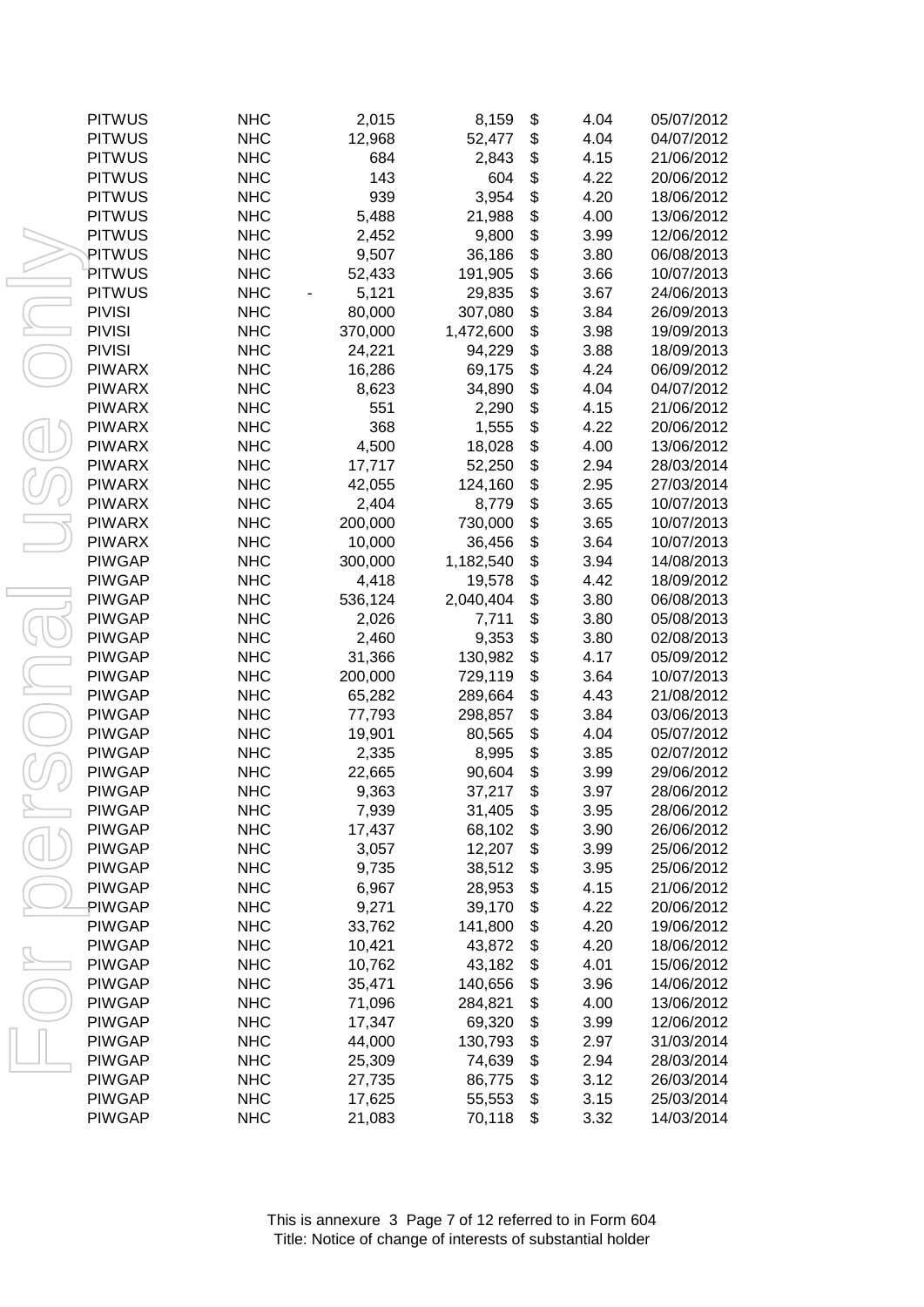| <b>PIWGAP</b> | <b>NHC</b> | 194,645 | 662,694   | \$<br>3.40 | 19/02/2014 |
|---------------|------------|---------|-----------|------------|------------|
| <b>PIWGAP</b> | <b>NHC</b> | 200,000 | 339,695   | \$<br>3.38 | 06/02/2014 |
| <b>PIWGAP</b> | <b>NHC</b> | 48,498  | 161,829   | \$<br>3.33 | 06/01/2014 |
| <b>PIWGAP</b> | <b>NHC</b> | 36,904  | 123,142   | \$<br>3.33 | 03/01/2014 |
| <b>PIWGAP</b> | <b>NHC</b> | 13,811  | 45,929    | \$<br>3.32 | 30/12/2013 |
| <b>PIWGAP</b> | <b>NHC</b> | 1,496   | 4,982     | \$<br>3.33 | 23/12/2013 |
| <b>PIWGAP</b> | <b>NHC</b> | 40,666  | 136,766   | \$<br>3.36 | 16/12/2013 |
| PIWGAP        | <b>NHC</b> | 17,474  | 59,645    | \$<br>3.41 | 12/12/2013 |
| <b>PIWGAP</b> | <b>NHC</b> | 151,959 | 577,647   | \$<br>3.80 | 30/10/2013 |
| <b>PIWGAP</b> | <b>NHC</b> | 254,424 | 1,024,209 | \$<br>4.03 | 30/11/2012 |
| <b>PIWGAP</b> | <b>NHC</b> | 15,243  | 58,012    | \$<br>3.80 | 24/10/2013 |
| <b>PIWGAP</b> | <b>NHC</b> | 3,454   | 13,145    | \$<br>3.80 | 23/10/2013 |
| <b>PIWGAP</b> | <b>NHC</b> | 22,146  | 84,275    | \$<br>3.80 | 22/10/2013 |
| <b>PIWGAP</b> | <b>NHC</b> | 84,205  | 330,853   | \$<br>3.92 | 20/09/2013 |
| <b>PIWGAP</b> | <b>NHC</b> | 73,963  | 294,433   | \$<br>3.97 | 19/09/2013 |
| <b>PIWGAP</b> | <b>NHC</b> | 114,154 | 502,684   | \$<br>4.40 | 12/09/2013 |
| <b>PIWGAP</b> | <b>NHC</b> | 150,000 | 661,650   | \$<br>4.41 | 12/09/2013 |
| <b>PIWGAP</b> | <b>NHC</b> | 37,998  | 224,860   | \$<br>4.41 | 12/09/2013 |
| <b>PIWGAP</b> | <b>NHC</b> | 125,770 | 565,576   | \$<br>4.49 | 19/10/2012 |
| <b>PIWGAP</b> | <b>NHC</b> | 213,688 | 958,238   | \$<br>4.48 | 18/10/2012 |
| <b>PIWGAP</b> | <b>NHC</b> | 20,645  | 87,206    | \$<br>4.22 | 04/09/2013 |
| <b>PIWGAP</b> | <b>NHC</b> | 55,049  | 232,664   | \$<br>4.22 | 03/09/2013 |
| <b>PIWGAP</b> | <b>NHC</b> | 18,256  | 83,749    | \$<br>4.59 | 05/10/2012 |
| <b>PIWGAP</b> | <b>NHC</b> | 238,606 | 1,098,678 | \$<br>4.60 | 03/10/2012 |
| <b>PIWSPP</b> | <b>NHC</b> | 10,000  | 40,029    | \$<br>4.00 | 17/09/2013 |
| <b>PIWSPP</b> | <b>NHC</b> | 10,311  | 39,208    | \$<br>3.79 | 16/08/2013 |
| <b>PIWSPP</b> | <b>NHC</b> | 37,490  | 142,681   | \$<br>3.80 | 06/08/2013 |
| <b>PIWSPP</b> | <b>NHC</b> | 230,000 | 838,487   | \$<br>3.64 | 10/07/2013 |
| <b>PIWSPP</b> | <b>NHC</b> | 55,647  | 246,756   | \$<br>4.43 | 26/10/2012 |
| <b>PIWSPP</b> | <b>NHC</b> | 28,602  | 130,219   | \$<br>4.55 | 25/09/2012 |
| <b>PIWSPP</b> | <b>NHC</b> | 11,351  | 47,232    | \$<br>4.15 | 13/08/2012 |
| <b>PIWSPP</b> | <b>NHC</b> | 2,053   | 8,178     | \$<br>3.98 | 09/08/2012 |
| <b>PIWSPP</b> | <b>NHC</b> | 5,162   | 20,564    | \$<br>3.98 | 09/08/2012 |
| <b>PIWSPP</b> | <b>NHC</b> | 4,918   | 19,581    | \$<br>3.98 | 08/08/2012 |
| <b>PIWSPP</b> | <b>NHC</b> | 48,078  | 192,509   | \$<br>4.00 | 02/08/2012 |
| <b>PIWSPP</b> | <b>NHC</b> | 19,714  | 79,019    | \$<br>4.00 | 02/08/2012 |
| <b>PIWSPP</b> | <b>NHC</b> | 16,186  | 65,323    | \$<br>4.03 | 01/08/2012 |
| <b>PIWSPP</b> | <b>NHC</b> | 2,736   | 10,829    | \$<br>3.95 | 20/07/2012 |
| <b>PIWSPP</b> | <b>NHC</b> | 21,713  | 85,896    | \$<br>3.95 | 20/07/2012 |
| <b>PIWSPP</b> | <b>NHC</b> |         | 22,735    | \$<br>3.95 | 17/07/2012 |
| <b>PIWSPP</b> |            | 5,750   |           | \$         | 16/07/2012 |
| PIWSPP        | <b>NHC</b> | 10,000  | 39,346    | 3.93       |            |
|               | <b>NHC</b> | 11,500  | 44,110    | \$<br>3.83 | 13/07/2012 |
| <b>PIWSPP</b> | <b>NHC</b> | 18,150  | 70,203    | \$<br>3.86 | 12/07/2012 |
| <b>PIWSPP</b> | <b>NHC</b> | 15,000  | 58,081    | \$<br>3.87 | 12/07/2012 |
| <b>PIWSPP</b> | <b>NHC</b> | 3,001   | 11,693    | \$<br>3.89 | 11/07/2012 |
| <b>PIWSPP</b> | <b>NHC</b> | 966     | 3,911     | \$<br>4.04 | 05/07/2012 |
| <b>PIWSPP</b> | <b>NHC</b> | 17,245  | 69,777    | \$<br>4.04 | 04/07/2012 |
| <b>PIWSPP</b> | <b>NHC</b> | 32,902  | 97,032    | \$<br>2.94 | 28/03/2014 |
| <b>PIWSPP</b> | <b>NHC</b> | 245     | 944       | \$<br>3.85 | 02/07/2012 |
| <b>PIWSPP</b> | <b>NHC</b> | 1,154   | 4,613     | \$<br>3.99 | 29/06/2012 |
| <b>PIWSPP</b> | <b>NHC</b> | 2,000   | 7,813     | \$<br>3.90 | 26/06/2012 |
| <b>PIWSPP</b> | <b>NHC</b> | 628     | 2,508     | \$<br>3.99 | 25/06/2012 |
| <b>PIWSPP</b> | <b>NHC</b> | 2,000   | 7,912     | \$<br>3.95 | 25/06/2012 |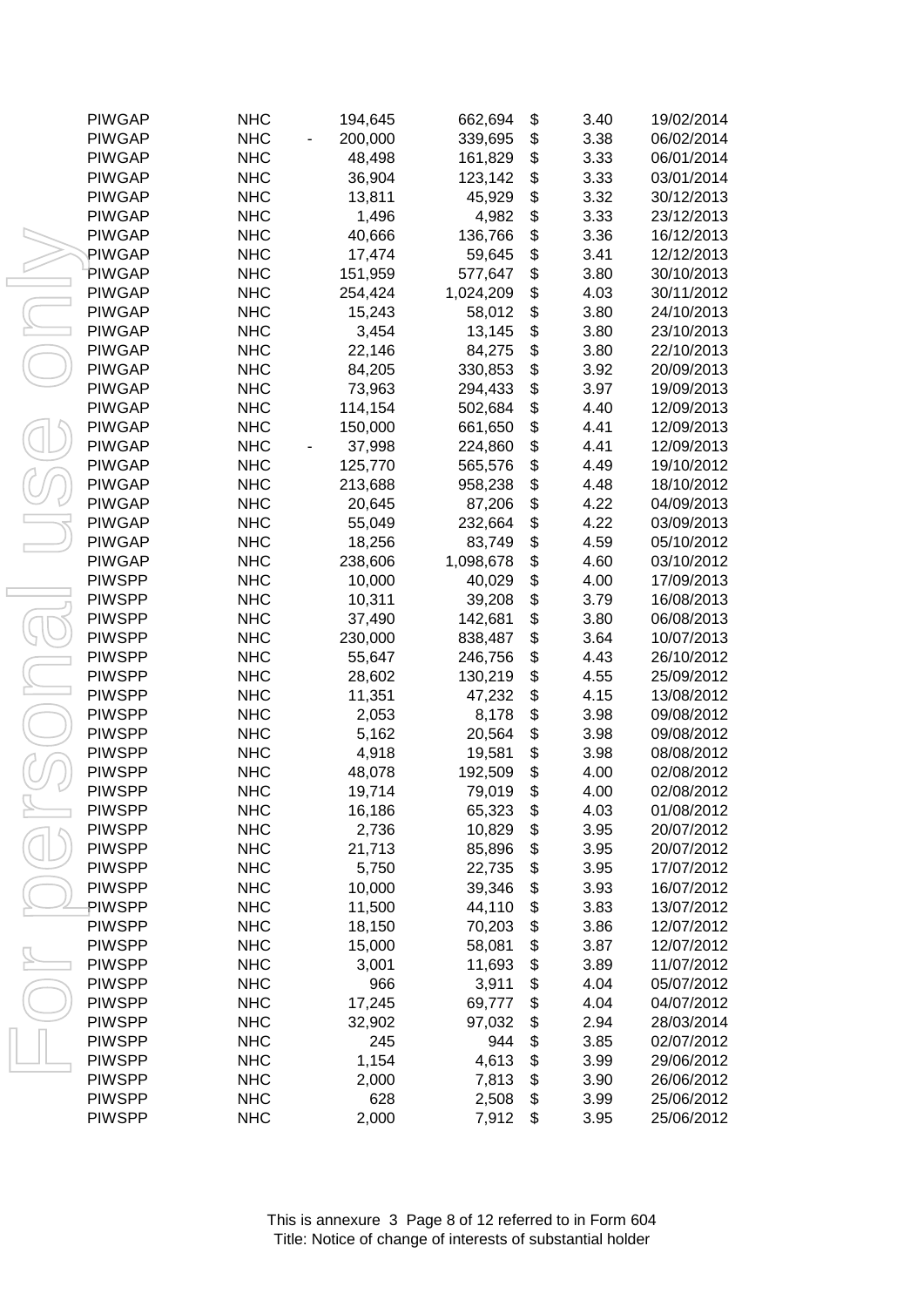| <b>PIWSPP</b> | <b>NHC</b> | 1,102     | 4,580     | \$<br>4.15 | 21/06/2012 |
|---------------|------------|-----------|-----------|------------|------------|
| <b>PIWSPP</b> | <b>NHC</b> | 735       | 3,105     | \$<br>4.22 | 20/06/2012 |
| <b>PIWSPP</b> | <b>NHC</b> | 1,401     | 5,898     | \$<br>4.20 | 18/06/2012 |
| <b>PIWSPP</b> | <b>NHC</b> | 989       | 3,968     | \$<br>4.01 | 15/06/2012 |
| <b>PIWSPP</b> | <b>NHC</b> | 5,913     | 23,447    | \$<br>3.96 | 14/06/2012 |
| <b>PIWSPP</b> | <b>NHC</b> | 9,750     | 39,060    | \$<br>4.00 | 13/06/2012 |
| <b>PIWSPP</b> | <b>NHC</b> | 1,022     | 4,084     | \$<br>3.99 | 12/06/2012 |
| PIWSPP        | <b>NHC</b> | 37,557    | 128,541   | \$<br>3.42 | 12/12/2013 |
| PIWSPP        | <b>NHC</b> | 300,000   | 1,096,684 | \$<br>3.65 | 15/11/2013 |
| <b>PIWSPP</b> | <b>NHC</b> | 290,000   | 1,057,050 | \$<br>3.65 | 13/11/2013 |
| <b>PIWSPP</b> | <b>NHC</b> | 51,644    | 187,593   | \$<br>3.63 | 12/11/2013 |
| <b>PIWSPP</b> | <b>NHC</b> | 5,000     | 19,404    | \$<br>3.88 | 18/09/2013 |
| <b>PMCBUS</b> | <b>NHC</b> | 9,930     | 41,810    | \$<br>4.20 | 18/06/2012 |
| <b>PMCBUS</b> | <b>NHC</b> | 6,069     | 24,354    | \$<br>4.01 | 15/06/2012 |
| <b>PMCBUS</b> | <b>NHC</b> | 32,486    | 128,834   | \$<br>3.96 | 14/06/2012 |
| <b>PMCBUS</b> | <b>NHC</b> | 65,812    | 263,682   | \$<br>4.00 | 13/06/2012 |
| <b>PMCBUS</b> | <b>NHC</b> | 10,984    | 43,899    | \$<br>3.99 | 12/06/2012 |
| <b>PMCBUS</b> | <b>NHC</b> | 121,224   | 465,706   | \$<br>3.84 | 03/06/2013 |
| <b>PMCBUS</b> | <b>NHC</b> | 19,847    | 59,003    | \$<br>2.97 | 31/03/2014 |
| <b>PMCBUS</b> | <b>NHC</b> | 17,825    | 55,775    | \$<br>3.12 | 26/03/2014 |
| <b>PMCBUS</b> | <b>NHC</b> | 5,820     | 18,346    | \$<br>3.15 | 25/03/2014 |
| <b>PMCBUS</b> | <b>NHC</b> | 8,970     | 29,590    | \$<br>3.29 | 20/03/2014 |
| <b>PMCBUS</b> | <b>NHC</b> | 10,791    | 35,741    | \$<br>3.31 | 18/03/2014 |
| <b>PMCBUS</b> | <b>NHC</b> | 5,784     | 19,239    | \$<br>3.32 | 14/03/2014 |
| <b>PMCBUS</b> | <b>NHC</b> | 501       | 1,673     | \$<br>3.33 | 13/03/2014 |
| <b>PMCBUS</b> | <b>NHC</b> | 8,459     | 28,289    | \$<br>3.34 | 12/03/2014 |
| <b>PMCBUS</b> | <b>NHC</b> | 1,560,560 | 7,892,549 | \$<br>4.08 | 17/12/2012 |
| <b>PMCBUS</b> | <b>NHC</b> | 5,606     | 18,594    | \$<br>3.31 | 14/01/2014 |
| <b>PMCBUS</b> | <b>NHC</b> | 3,510     | 11,666    | \$<br>3.32 | 13/01/2014 |
| <b>PMCBUS</b> | <b>NHC</b> | 17,928    | 59,832    | \$<br>3.33 | 06/01/2014 |
| <b>PMCBUS</b> | <b>NHC</b> | 12,721    | 42,454    | \$<br>3.33 | 03/01/2014 |
| <b>PMCBUS</b> | <b>NHC</b> | 14,255    | 47,579    | \$<br>3.33 | 31/12/2013 |
| <b>PMCBUS</b> | <b>NHC</b> | 3,943     | 13,114    | \$<br>3.32 | 30/12/2013 |
| <b>PMCBUS</b> | <b>NHC</b> | 4,877     | 16,218    | \$<br>3.32 | 19/12/2013 |
| <b>PMCBUS</b> | <b>NHC</b> | 2,852     | 11,719    | \$<br>4.10 | 04/12/2012 |
| <b>PMCBUS</b> | <b>NHC</b> | 8,203     | 27,589    | \$<br>3.36 | 17/12/2013 |
| <b>PMCBUS</b> | <b>NHC</b> | 3,075     | 10,384    | \$<br>3.37 | 13/12/2013 |
| <b>PMCBUS</b> | <b>NHC</b> | 876       | 2,990     | \$<br>3.41 | 12/12/2013 |
| <b>PMCBUS</b> | <b>NHC</b> | 11,898    | 40,824    | \$<br>3.43 | 11/12/2013 |
| <b>PMCBUS</b> | <b>NHC</b> | 2,587     | 8,914     | \$<br>3.44 | 04/12/2013 |
| <b>PMCBUS</b> | <b>NHC</b> | 1,271     | 4,389     | \$<br>3.45 | 02/12/2013 |
| PMCBUS        | <b>NHC</b> | 7,225     | 24,746    | \$<br>3.42 | 27/11/2013 |
| <b>PMCBUS</b> | <b>NHC</b> | 74,282    | 334,077   | \$<br>4.49 | 19/10/2012 |
| <b>PMCBUS</b> | <b>NHC</b> | 27,450    | 123,467   | \$<br>4.49 | 18/10/2012 |
| <b>PMCBUS</b> | <b>NHC</b> | 1,228     | 5,529     | \$<br>4.50 | 03/10/2012 |
| <b>PMCBUS</b> | <b>NHC</b> | 5,527     | 21,451    | \$<br>3.88 | 18/09/2013 |
| <b>PMCBUS</b> | <b>NHC</b> | 6,276     | 25,124    | \$<br>4.00 | 17/09/2013 |
| <b>PMCBUS</b> | <b>NHC</b> | 8,872     | 37,053    | \$<br>4.17 | 05/09/2012 |
| <b>PMCBUS</b> | <b>NHC</b> | 66,657    | 243,032   | \$<br>3.64 | 10/07/2013 |
| <b>PMCBUS</b> | <b>NHC</b> | 8,876     | 35,938    | \$<br>4.04 | 05/07/2012 |
| <b>PMCBUS</b> | <b>NHC</b> | 1,652     | 6,365     | \$<br>3.85 | 02/07/2012 |
| <b>PMCBUS</b> | <b>NHC</b> | 78,759    | 283,918   | \$<br>3.60 | 27/06/2013 |
| <b>PMCBUS</b> | <b>NHC</b> | 11,901    | 47,580    | \$<br>3.99 | 29/06/2012 |
|               |            |           |           |            |            |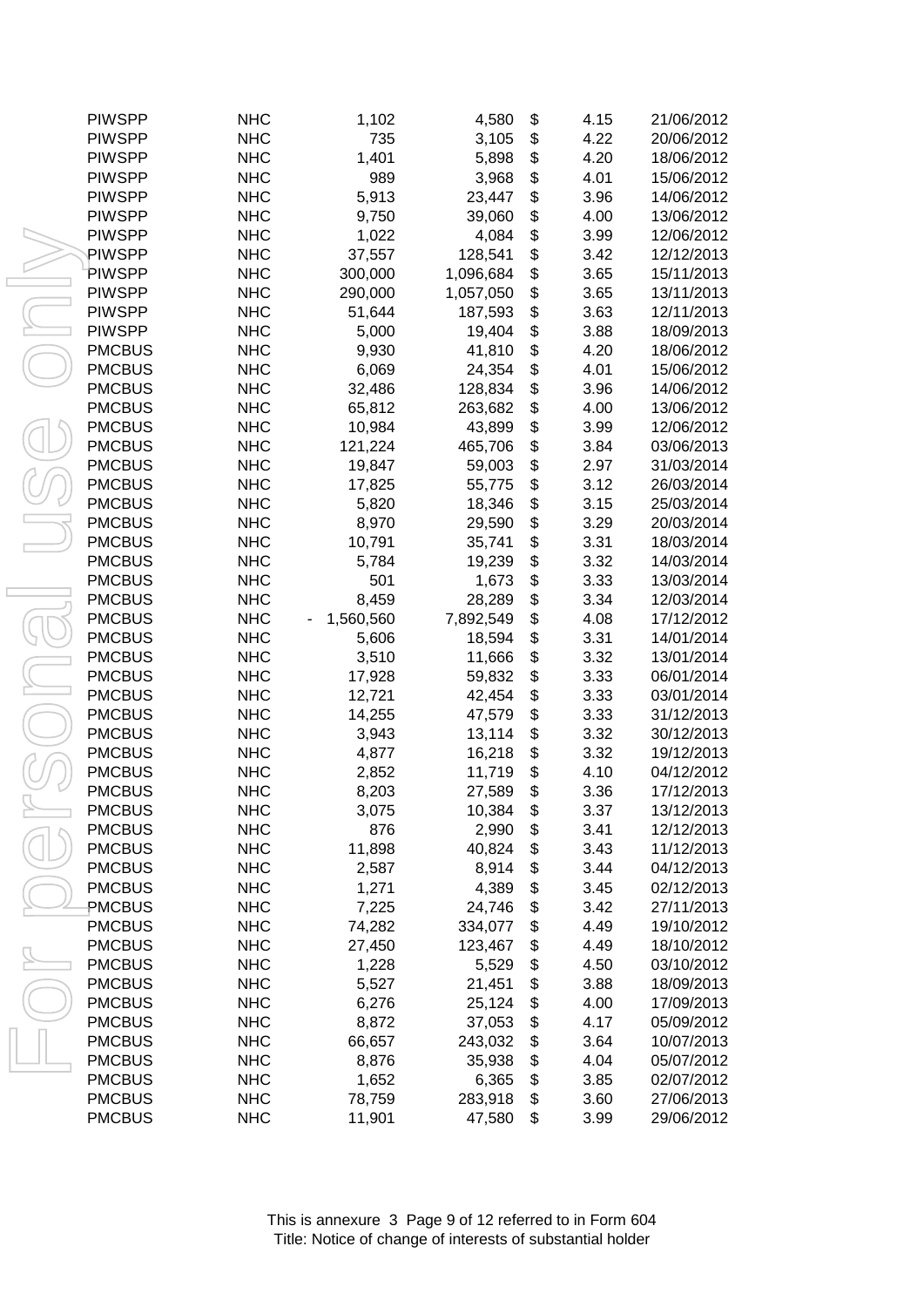| <b>PMCBUS</b> | <b>NHC</b> | 4,608     | 18,230    | \$<br>3.95 | 28/06/2012 |
|---------------|------------|-----------|-----------|------------|------------|
| <b>PMCBUS</b> | <b>NHC</b> | 5,575     | 22,163    | \$<br>3.97 | 28/06/2012 |
| <b>PMCBUS</b> | <b>NHC</b> | 20,228    | 79,011    | \$<br>3.90 | 26/06/2012 |
| <b>PMCBUS</b> | <b>NHC</b> | 13,466    | 53,278    | \$<br>3.95 | 25/06/2012 |
| <b>PMCBUS</b> | <b>NHC</b> | 4,228     | 16,886    | \$<br>3.99 | 25/06/2012 |
| <b>PMCBUS</b> | <b>NHC</b> | 6,833     | 28,400    | \$<br>4.15 | 21/06/2012 |
| <b>PMCBUS</b> | <b>NHC</b> | 4,571     | 19,315    | \$<br>4.22 | 20/06/2012 |
| PMCBUS        | <b>NHC</b> | 38,206    | 160,465   | \$<br>4.20 | 19/06/2012 |
| <b>PMCGSF</b> | <b>NHC</b> | 52,794    | 178,592   | \$<br>3.38 | 06/02/2014 |
| <b>PMCGSF</b> | <b>NHC</b> | 29,620    | 119,238   | \$<br>4.03 | 30/11/2012 |
| <b>PMCGSF</b> | <b>NHC</b> | 9,337     | 31,161    | \$<br>3.33 | 06/01/2014 |
| <b>PMCGSF</b> | <b>NHC</b> | 23,096    | 77,079    | \$<br>3.33 | 03/01/2014 |
| <b>PMCGSF</b> | <b>NHC</b> | 3,411     | 11,644    | \$<br>3.41 | 12/12/2013 |
| <b>PMCGSF</b> | <b>NHC</b> | 27,269    | 94,031    | \$<br>3.44 | 10/12/2013 |
| <b>PMCGSF</b> | <b>NHC</b> | 40,590    | 144,735   | \$<br>3.56 | 20/11/2013 |
| <b>PMCGSF</b> | <b>NHC</b> | 33,238    | 149,485   | \$<br>4.49 | 19/10/2012 |
| <b>PMCGSF</b> | <b>NHC</b> | 21,744    | 99,751    | \$<br>4.59 | 05/10/2012 |
| <b>PMCGSF</b> | <b>NHC</b> | 15,795    | 62,070    | \$<br>3.92 | 20/09/2013 |
| <b>PMCGSF</b> | <b>NHC</b> | 16,278    | 63,176    | \$<br>3.88 | 18/09/2013 |
| <b>PMCGSF</b> | <b>NHC</b> | 9,944     | 41,530    | \$<br>4.17 | 05/09/2012 |
| <b>PMCGSF</b> | <b>NHC</b> | 27,806    | 111,313   | \$<br>4.00 | 17/09/2013 |
| <b>PMCGSF</b> | <b>NHC</b> | 57,382    | 218,411   | \$<br>3.80 | 06/08/2013 |
| <b>PMCGSF</b> | <b>NHC</b> | 4,214     | 17,062    | \$<br>4.04 | 05/07/2012 |
| <b>PMCGSF</b> | <b>NHC</b> | 782       | 3,013     | \$<br>3.85 | 02/07/2012 |
| <b>PMCGSF</b> | <b>NHC</b> | 5,232     | 20,917    | \$<br>3.99 | 29/06/2012 |
| <b>PMCGSF</b> | <b>NHC</b> | 1,696     | 6,710     | \$<br>3.95 | 28/06/2012 |
| <b>PMCGSF</b> | <b>NHC</b> | 2,214     | 8,801     | \$<br>3.97 | 28/06/2012 |
| <b>PMCGSF</b> | <b>NHC</b> | 3,734     | 14,585    | \$<br>3.90 | 26/06/2012 |
| <b>PMCGSF</b> | <b>NHC</b> | 2,414     | 9,551     | \$<br>3.95 | 25/06/2012 |
| <b>PMCGSF</b> | <b>NHC</b> | 758       | 3,027     | \$<br>3.99 | 25/06/2012 |
| <b>PMCGSF</b> | <b>NHC</b> | 1,493     | 6,205     | \$<br>4.15 | 21/06/2012 |
| <b>PMCGSF</b> | <b>NHC</b> | 2,546     | 10,758    | \$<br>4.22 | 20/06/2012 |
| <b>PMCGSF</b> | <b>NHC</b> | 7,268     | 30,526    | \$<br>4.20 | 19/06/2012 |
| <b>PMCGSF</b> | <b>NHC</b> | 2,807     | 11,819    | \$<br>4.20 | 18/06/2012 |
| <b>PMCGSF</b> | <b>NHC</b> | 947       | 3,800     | \$<br>4.01 | 15/06/2012 |
| <b>PMCGSF</b> | <b>NHC</b> | 7,655     | 30,358    | \$<br>3.96 | 14/06/2012 |
| <b>PMCGSF</b> | <b>NHC</b> | 16,019    | 64,182    | \$<br>4.00 | 13/06/2012 |
| <b>PMCGSF</b> | <b>NHC</b> | 6,638     | 26,530    | \$<br>3.99 | 12/06/2012 |
| <b>PMCGSF</b> | <b>NHC</b> | 50,653    | 194,594   | \$<br>3.84 | 03/06/2013 |
| <b>PMSTA</b>  | <b>NHC</b> | 8,176     | 32,730    | \$<br>4.00 | 17/09/2013 |
| <b>PMSTA</b>  | <b>NHC</b> | 23,793    | 99,369    | \$<br>4.17 | 05/09/2012 |
| PMSTA         | <b>NHC</b> | 14,409    | 58,340    | \$<br>4.04 | 05/07/2012 |
| <b>PMSTA</b>  | <b>NHC</b> | 2,889     | 11,130    | \$<br>3.85 | 02/07/2012 |
| <b>PMSTA</b>  | <b>NHC</b> | 19,908    | 79,592    | \$<br>3.99 | 29/06/2012 |
| <b>PMSTA</b>  | <b>NHC</b> | 9,228     | 36,685    | \$<br>3.97 | 28/06/2012 |
| <b>PMSTA</b>  | <b>NHC</b> | 7,649     | 30,261    | \$<br>3.95 | 28/06/2012 |
| <b>PMSTA</b>  | <b>NHC</b> | 167,916   | 612,223   | \$<br>3.64 | 10/07/2013 |
| <b>PMSTA</b>  | <b>NHC</b> | 33,525    | 130,950   | \$<br>3.90 | 26/06/2012 |
| <b>PMSTA</b>  | <b>NHC</b> | 22,281    | 88,155    | \$<br>3.95 | 25/06/2012 |
| <b>PMSTA</b>  | <b>NHC</b> | 6,997     | 27,944    | \$<br>3.99 | 25/06/2012 |
| <b>PMSTA</b>  | <b>NHC</b> | 11,347    | 47,161    | \$<br>4.15 | 21/06/2012 |
| <b>PMSTA</b>  | <b>NHC</b> | 7,554     | 31,919    | \$<br>4.22 | 20/06/2012 |
| <b>PMSTA</b>  | <b>NHC</b> | 1,118,744 | 4,032,960 | \$<br>3.60 | 27/06/2013 |
|               |            |           |           |            |            |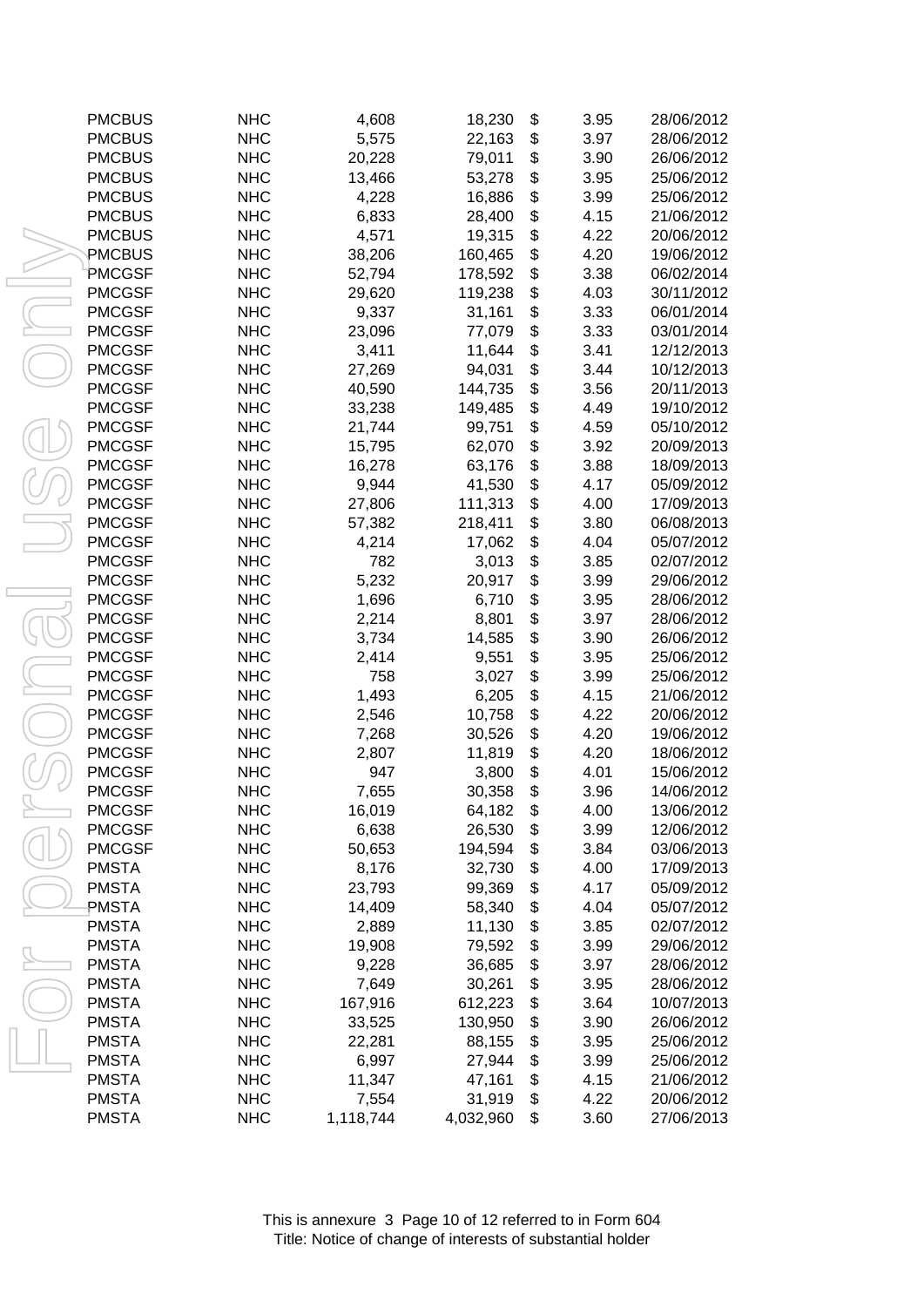| <b>PMSTA</b> | <b>NHC</b> | 54,233           | 227,779           | \$<br>4.20   | 19/06/2012 |
|--------------|------------|------------------|-------------------|--------------|------------|
| <b>PMSTA</b> | <b>NHC</b> | 20,435           | 86,040            | \$<br>4.20   | 18/06/2012 |
| <b>PMSTA</b> | <b>NHC</b> | 8,158            | 32,737            | \$<br>4.01   | 15/06/2012 |
| <b>PMSTA</b> | <b>NHC</b> | 53,225           | 211,081           | \$<br>3.96   | 14/06/2012 |
| <b>PMSTA</b> | <b>NHC</b> | 111,272          | 445,822           | \$<br>4.00   | 13/06/2012 |
| <b>PMSTA</b> | <b>NHC</b> | 17,940           | 71,700            | \$<br>3.99   | 12/06/2012 |
| <b>PMSTA</b> | <b>NHC</b> | 300,571          | 1,154,704         | \$<br>3.84   | 03/06/2013 |
| PMSTA        | <b>NHC</b> | 30,977           | 92,091            | \$<br>2.97   | 31/03/2014 |
| PMSTA        | <b>NHC</b> | 17,441           | 51,442            | \$<br>2.94   | 28/03/2014 |
| <b>PMSTA</b> | <b>NHC</b> | 44,240           | 138,429           | \$<br>3.12   | 26/03/2014 |
| <b>PMSTA</b> | <b>NHC</b> | 14,323           | 45,150            | \$<br>3.15   | 25/03/2014 |
| <b>PMSTA</b> | <b>NHC</b> | 15,686           | 51,744            | \$<br>3.29   | 20/03/2014 |
| <b>PMSTA</b> | <b>NHC</b> | 6,555            | 21,667            | \$<br>3.30   | 19/03/2014 |
| <b>PMSTA</b> | <b>NHC</b> | 26,704           | 88,448            | \$<br>3.31   | 18/03/2014 |
| <b>PMSTA</b> | <b>NHC</b> | 14,338           | 47,691            | \$<br>3.32   | 14/03/2014 |
| <b>PMSTA</b> | <b>NHC</b> | 1,227            | 4,098             | \$<br>3.33   | 13/03/2014 |
| <b>PMSTA</b> | <b>NHC</b> | 25,480           | 85,210            | \$<br>3.34   | 12/03/2014 |
| <b>PMSTA</b> | <b>NHC</b> | 11,236           | 37,253            | \$<br>3.31   | 15/01/2014 |
| <b>PMSTA</b> | <b>NHC</b> | 9,562            | 31,781            | \$<br>3.32   | 13/01/2014 |
| <b>PMSTA</b> | <b>NHC</b> | 43,888           | 146,469           | \$<br>3.33   | 06/01/2014 |
| <b>PMSTA</b> | <b>NHC</b> | 31,645           | 105,610           | \$<br>3.33   | 03/01/2014 |
| <b>PMSTA</b> | <b>NHC</b> | 35,415           | 118,205           | \$<br>3.33   | 31/12/2013 |
| <b>PMSTA</b> | <b>NHC</b> | 5,265            | 17,511            | \$<br>3.32   | 30/12/2013 |
| <b>PMSTA</b> | <b>NHC</b> | 4,500            | 14,965            | \$<br>3.32   | 20/12/2013 |
| <b>PMSTA</b> | <b>NHC</b> | 12,267           | 40,794            | \$<br>3.32   | 19/12/2013 |
| <b>PMSTA</b> | <b>NHC</b> | 4,446            | 18,269            | \$<br>4.10   | 04/12/2012 |
| <b>PMSTA</b> | <b>NHC</b> | 21,156           | 71,153            | \$<br>3.36   | 17/12/2013 |
| <b>PMSTA</b> | <b>NHC</b> | 7,044            | 23,786            | \$<br>3.37   | 13/12/2013 |
| <b>PMSTA</b> | <b>NHC</b> | 13,753           | 46,949            | \$<br>3.41   | 12/12/2013 |
| <b>PMSTA</b> | <b>NHC</b> | 29,154           | 100,032           | \$<br>3.43   | 11/12/2013 |
| <b>PMSTA</b> | <b>NHC</b> | 6,391            | 22,021            | \$<br>3.44   | 04/12/2013 |
| <b>PMSTA</b> | <b>NHC</b> | 21,339           | 73,694            | \$<br>3.45   | 02/12/2013 |
| <b>PMSTA</b> | <b>NHC</b> | 81               | 277               | \$<br>3.42   | 27/11/2013 |
| <b>PMSTA</b> | <b>NHC</b> | 123,953          | 557,467           | \$<br>4.49   | 19/10/2012 |
| <b>PMSTA</b> | <b>NHC</b> | 39,544           | 177,864           | \$<br>4.49   | 18/10/2012 |
| <b>PMSTA</b> | <b>NHC</b> | 13,709           | 53,206            | \$<br>3.88   | 18/09/2013 |
| <b>PMWSC</b> | <b>NHC</b> | 310,212          | 1,689,130         | \$<br>3.98   | 19/09/2013 |
| <b>PMWSC</b> | <b>NHC</b> | 15,081           | 62,681            | \$<br>4.15   | 23/11/2012 |
| <b>PMWSC</b> | <b>NHC</b> | 14,493           | 60,124            | \$<br>4.14   | 22/11/2012 |
| <b>PMWSC</b> | <b>NHC</b> | 41,335           | 170,836           | \$<br>4.12   | 21/11/2012 |
| <b>PMWSC</b> | <b>NHC</b> | 40,892           | 237,446           | \$<br>4.41   | 12/09/2013 |
| PMWSC        | <b>NHC</b> |                  |                   | \$           | 10/09/2013 |
| <b>PMWSC</b> | <b>NHC</b> | 33,215<br>20,000 | 193,035<br>83,432 | 4.29<br>4.17 | 15/11/2012 |
|              | <b>NHC</b> |                  |                   | \$           | 13/11/2012 |
| <b>PMWSC</b> |            | 6,345            | 27,620            | \$<br>4.35   |            |
| <b>PMWSC</b> | <b>NHC</b> | 81,950           | 357,063           | \$<br>4.35   | 08/11/2012 |
| <b>PMWSC</b> | <b>NHC</b> | 48,488           | 213,428           | \$<br>4.39   | 23/10/2012 |
| <b>PMWSC</b> | <b>NHC</b> | 158,013          | 943,586           | \$<br>4.64   | 09/10/2012 |
| <b>PMWSC</b> | <b>NHC</b> | 192,030          | 1,124,400         | \$<br>3.65   | 10/07/2013 |
| <b>PMWSC</b> | <b>NHC</b> | 39,981           | 176,940           | \$<br>4.42   | 20/09/2012 |
| <b>PMWSC</b> | <b>NHC</b> | 40,970           | 183,240           | \$<br>4.46   | 19/09/2012 |
| <b>PMWSC</b> | <b>NHC</b> | 11,032           | 65,283            | \$<br>3.65   | 03/07/2013 |
| <b>PMWSC</b> | <b>NHC</b> | 6,628            | 27,678            | \$<br>4.17   | 05/09/2012 |
| <b>PMWSC</b> | <b>NHC</b> | 6,011            | 25,908            | \$<br>4.30   | 31/08/2012 |